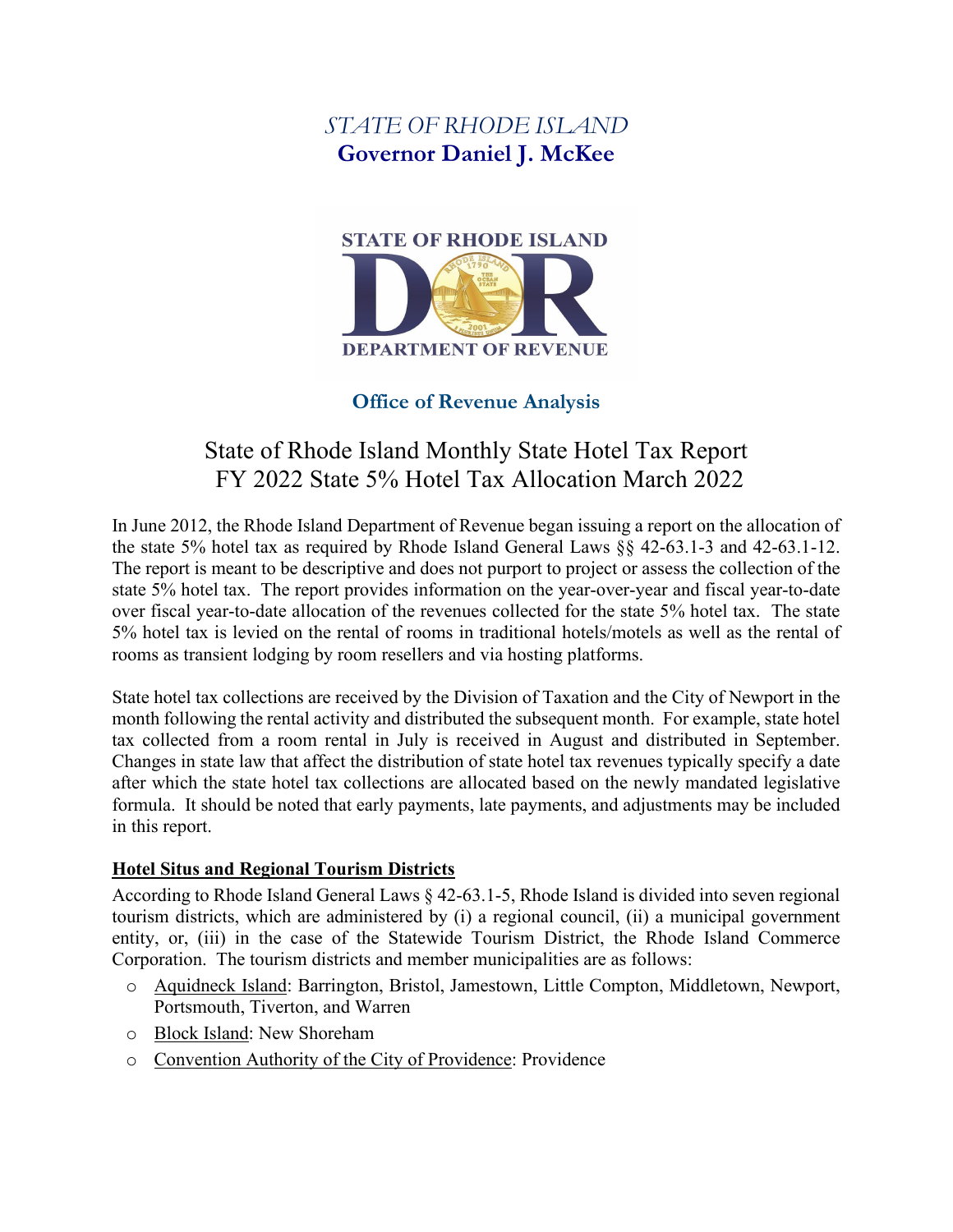- o Northern Rhode Island: Burrillville, Central Falls, Cumberland, East Providence<sup>[1](#page-1-0)</sup>, Glocester, Lincoln, North Smithfield, Pawtucket, Smithfield, and Woonsocket
- o South County: Charlestown, Coventry, East Greenwich, Exeter, Hopkinton, Narragansett, North Kingstown, Richmond, South Kingstown, West Greenwich, and Westerly
- o Statewide Tourism District: Cranston, Foster, Johnston, North Providence, Scituate, and West Warwick
- o Warwick Department of Economic Development: Warwick

## **Summary of the State 5% Hotel Tax Allocation**

### *Year-over-Year Allocation for March:*

The following table is a summary of the year-over-year allocation of revenues generated from the state 5% hotel tax.

| <b>State Hotel Tax Recipient</b>                           | March 2022  | <b>March 2021</b> | Percent<br>Change | <b>Nominal</b><br><b>Difference</b> |
|------------------------------------------------------------|-------------|-------------------|-------------------|-------------------------------------|
| <b>Regional Tourism Districts</b>                          |             |                   |                   |                                     |
| <b>Traditional Hotels</b>                                  | \$416,955   | \$272,336         | 53.1 %            | \$144,619                           |
| Hosting Platforms and Room Resellers                       | 40,480      | 37,621            | $7.6\%$           | 2,858                               |
| <b>Subtotal: Regional Tourism Districts</b>                | \$457,434   | \$309,957         | 47.6 %            | \$147,477                           |
| <i>Municipalities</i>                                      |             |                   |                   |                                     |
| <b>Traditional Hotels</b>                                  | \$255,133   | \$172,613         | 47.8%             | \$<br>82,521                        |
| Hosting Platforms and Room Resellers                       | 25,319      | 22,652            | 11.8%             | 2,666                               |
| <b>Subtotal: Municipalities</b>                            | \$280,452   | \$195,265         | 43.6 %            | 85,187<br>S                         |
| <b>Rhode Island Commerce Corporation</b>                   |             |                   |                   |                                     |
| <b>Traditional Hotels</b>                                  | \$297,473   | \$174,570         | 70.4 %            | \$122,903                           |
| Hosting Platforms and Room Resellers                       | 25,336      | 22,642            | $11.9\%$          | 2,694                               |
| <b>Subtotal: RI Commerce Corporation</b>                   | \$322,810   | \$197,212         | 63.7%             | \$125,597                           |
| <b>Providence Warwick Convention &amp; Visitors Bureau</b> |             |                   |                   |                                     |
| <b>Traditional Hotels</b>                                  | \$145,177   | \$<br>70,932      | $104.7\%$         | 74,246<br>\$                        |
| Hosting Platforms and Room Resellers                       | 10,140      | 7,693             | 31.8%             | 2,447                               |
| <b>Subtotal: PWCVB</b>                                     | \$155,318   | 78,625<br>S       | 97.5 %            | 76,692<br>S                         |
| <b>TOTAL STATE 5% HOTEL TAX</b>                            | \$1,216,014 | \$781,060         | 55.7 %            | \$434,954                           |

## *Fiscal Year-to-Date over Fiscal Year-to-Date through March:*

The following table is a summary of the year-over-year allocation of revenues generated from the state 5% hotel tax.

<span id="page-1-0"></span><sup>&</sup>lt;sup>1</sup> East Providence did not belong to a regional tourism district between November 2009 and May 2021. East Providence joined the Northern Rhode Island tourism district effective July 3, 2021. Accrued state hotel tax revenues attributable to East Providence and allocable to a tourism district of \$522,473, generated between the November 2009 and May 2021 period and held in trust by the Department of Revenue, Division of Taxation, were transferred to the Northern Rhode Island tourism district after the implementation date. The first distribution of state hotel tax revenue to the Northern Rhode Island tourism district that was generated in East Providence was made in August 2021 (June 2021 rental activity) and will be reflected in the August 2021 through June 2022 reports and thereafter.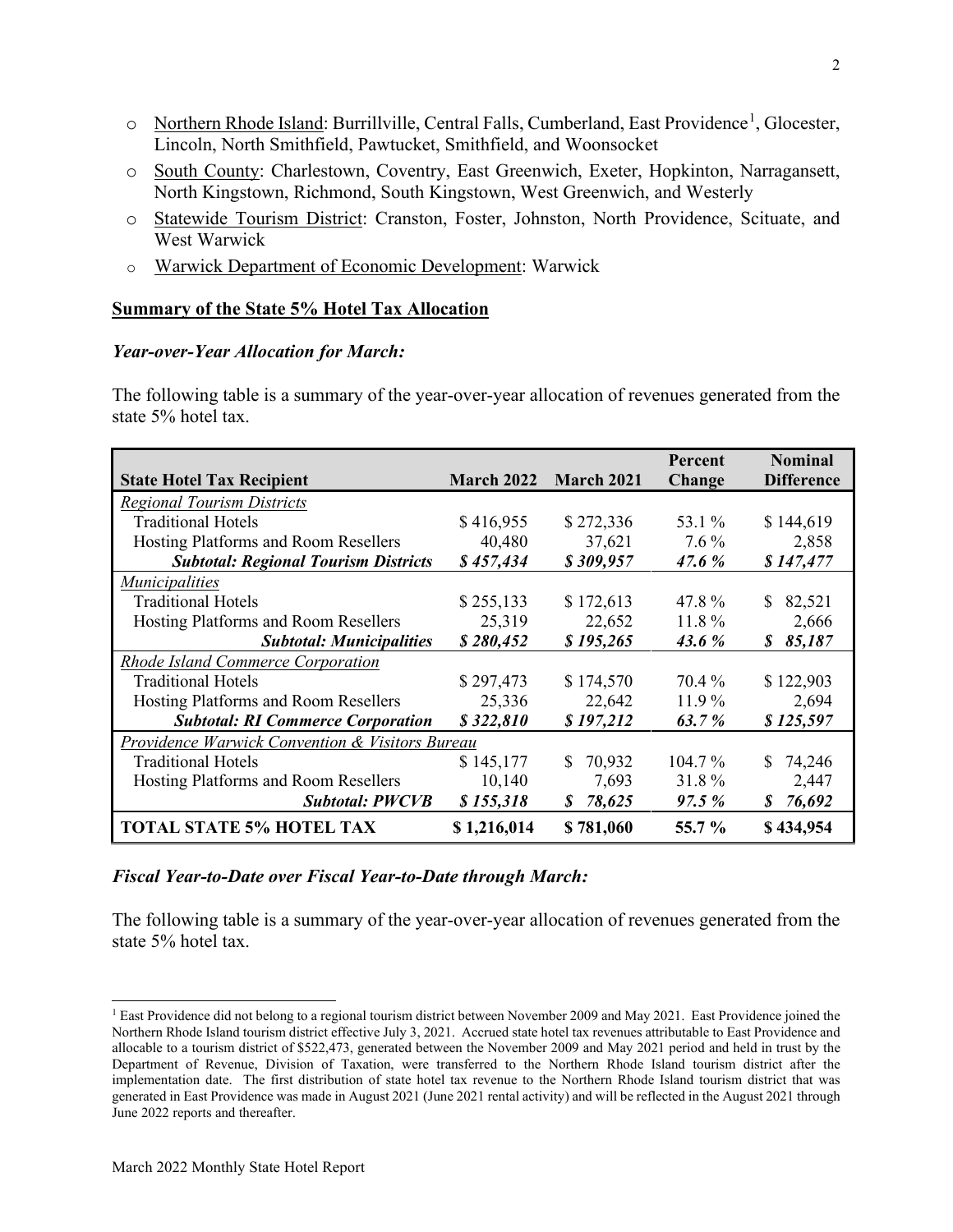|                                                                                                                                                                                                                 |     |              |     |                | Percent |    | <b>Nominal</b>    |
|-----------------------------------------------------------------------------------------------------------------------------------------------------------------------------------------------------------------|-----|--------------|-----|----------------|---------|----|-------------------|
| <b>State Hotel Tax Recipient</b>                                                                                                                                                                                |     | FY 2022      |     | <b>FY 2021</b> | Change  |    | <b>Difference</b> |
| <i>Regional Tourism Districts</i> †                                                                                                                                                                             |     |              |     |                |         |    |                   |
| <b>Traditional Hotels</b>                                                                                                                                                                                       | \$. | 6,925,182    |     | \$3,686,858    | 87.8%   |    | \$3,238,324       |
| Hosting Platforms and Room Resellers                                                                                                                                                                            |     | 408,872      |     | 276,182        | 48.0%   |    | 132,690           |
| <b>Subtotal: Regional Tourism Districts</b>                                                                                                                                                                     | S   | 7,334,054    |     | \$3,963,040    | 85.1%   |    | \$3,371,015       |
| <i>Municipalities</i>                                                                                                                                                                                           |     |              |     |                |         |    |                   |
| <b>Traditional Hotels</b>                                                                                                                                                                                       | S.  | 4,144,951    |     | \$2,239,990    | 85.0%   |    | \$1,904,961       |
| Hosting Platforms and Room Resellers                                                                                                                                                                            |     | 249,476      |     | 167,087        | 49.3 %  |    | 82,389            |
| <b>Subtotal: Municipalities</b>                                                                                                                                                                                 |     | \$4,394,427  |     | \$2,407,078    | 82.6%   |    | \$1,987,349       |
| <b>Rhode Island Commerce Corporation</b>                                                                                                                                                                        |     |              |     |                |         |    |                   |
| <b>Traditional Hotels</b>                                                                                                                                                                                       | S.  | 4,426,169    |     | \$2,259,454    | 95.9%   |    | \$2,166,715       |
| Hosting Platforms and Room Resellers                                                                                                                                                                            |     | 249,143      |     | 166,951        | 49.2 %  |    | 82,192            |
| <b>Subtotal: RI Commerce Corporation</b>                                                                                                                                                                        | S   | 4,675,312    |     | \$2,426,405    | 92.7%   |    | \$2,248,906       |
| <b>Providence Warwick Convention &amp; Visitors Bureau</b>                                                                                                                                                      |     |              |     |                |         |    |                   |
| <b>Traditional Hotels</b>                                                                                                                                                                                       | \$  | 1,733,165    | \$. | 774,000        | 123.9%  | \$ | 959,165           |
| Hosting Platforms and Room Resellers                                                                                                                                                                            |     | 90,413       |     | 58,129         | 55.5 %  |    | 32,284            |
| <b>Subtotal: PWCVB</b>                                                                                                                                                                                          | \$  | 1,823,578    | \$  | 832,129        | 119.1 % | S  | 991,449           |
| <b>TOTAL STATE 5% HOTEL TAX</b>                                                                                                                                                                                 |     | \$18,227,371 |     | \$9,628,652    | 89.3 %  |    | \$8,598,720       |
| † Does not include \$522,473 in state hotel tax revenues allocable to a regional tourism district that were<br>accrued from room rental activity in East Providence during the period from November 2009 to May |     |              |     |                |         |    |                   |

accrued from room rental activity in East Providence during the period from November 2009 to May 2021. These revenues were transferred to the Northern Rhode Island tourism district after East Providence joined the tourism district effective July 3, 2021.

## **Detail of the State 5% Hotel Tax Allocation**

The tables *Detail of Rhode Island State 5% Hotel Tax Allocation* provides a breakdown of state hotel tax receipts by regional tourism district and the sources of state hotel tax receipts for the Rhode Island Commerce Corporation and the Providence Warwick Convention & Visitors Bureau. The detail provided includes both year-over-year and fiscal year-to-date over fiscal year-to-date receipts. Information on the state hotel tax receipts generated by room resellers and via hosting platforms, on a year-over-year and a fiscal year-to-date over fiscal year-to-date basis, is included in the *Collections by Component* tables.

## *Municipalities*

The tables *Rhode Island State 5% Hotel Tax Allocation to Municipalities* provides data by municipality on the year-over-year and fiscal year-to-date over fiscal year-to-date collections for the state hotel tax. A color-coding scheme is used to indicate the municipalities with the largest percentage and nominal increases and decreases. The largest five percentage and nominal increases are shaded in green with the darkest green shade representing the largest value and the lightest green shade representing the fifth largest value. An analogous shading scheme is used for the largest five percentage and nominal decreases with red being used in place of green. Information on the state hotel tax receipts generated by room resellers and via hosting platforms, on a year-over-year and a fiscal year-to-date over fiscal year-to-date basis, is included in the *Collections by Component* tables.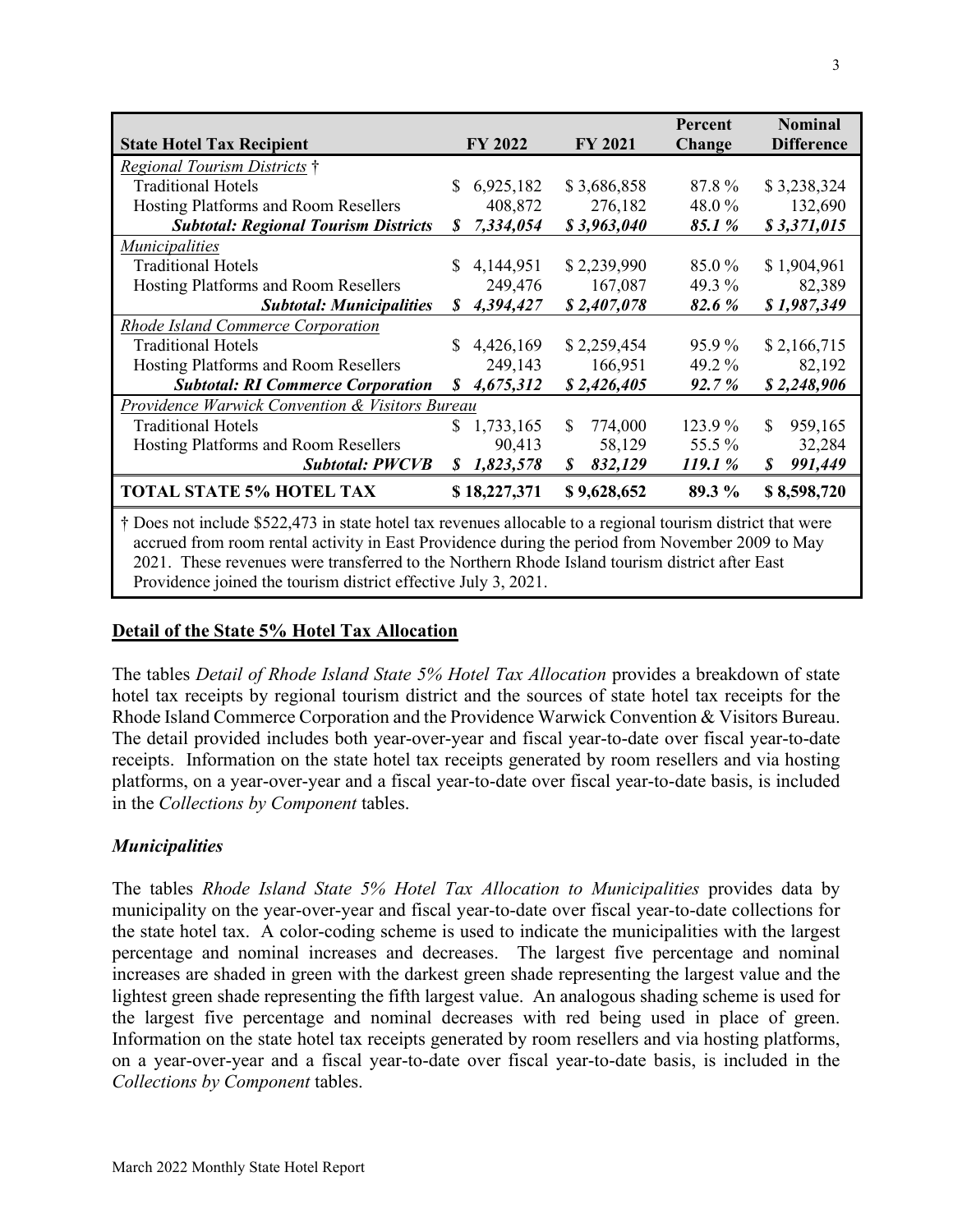Cilleurs Tellos

Guillermo L. Tello, Director Rhode Island Department of Revenue June 9, 2022

The report can be found on the Department of Revenue's web site at [https://dor.ri.gov/fiscal-year-](https://dor.ri.gov/fiscal-year-2022)[2022](https://dor.ri.gov/fiscal-year-2022)

Questions or comments on the report should be directed to Paul Grimaldi, Chief of Information and Public Relations by e-mail at [paul.grimaldi@revenue.ri.gov](mailto:paul.grimaldi@revenue.ri.gov) or by phone at (401) 378-1080.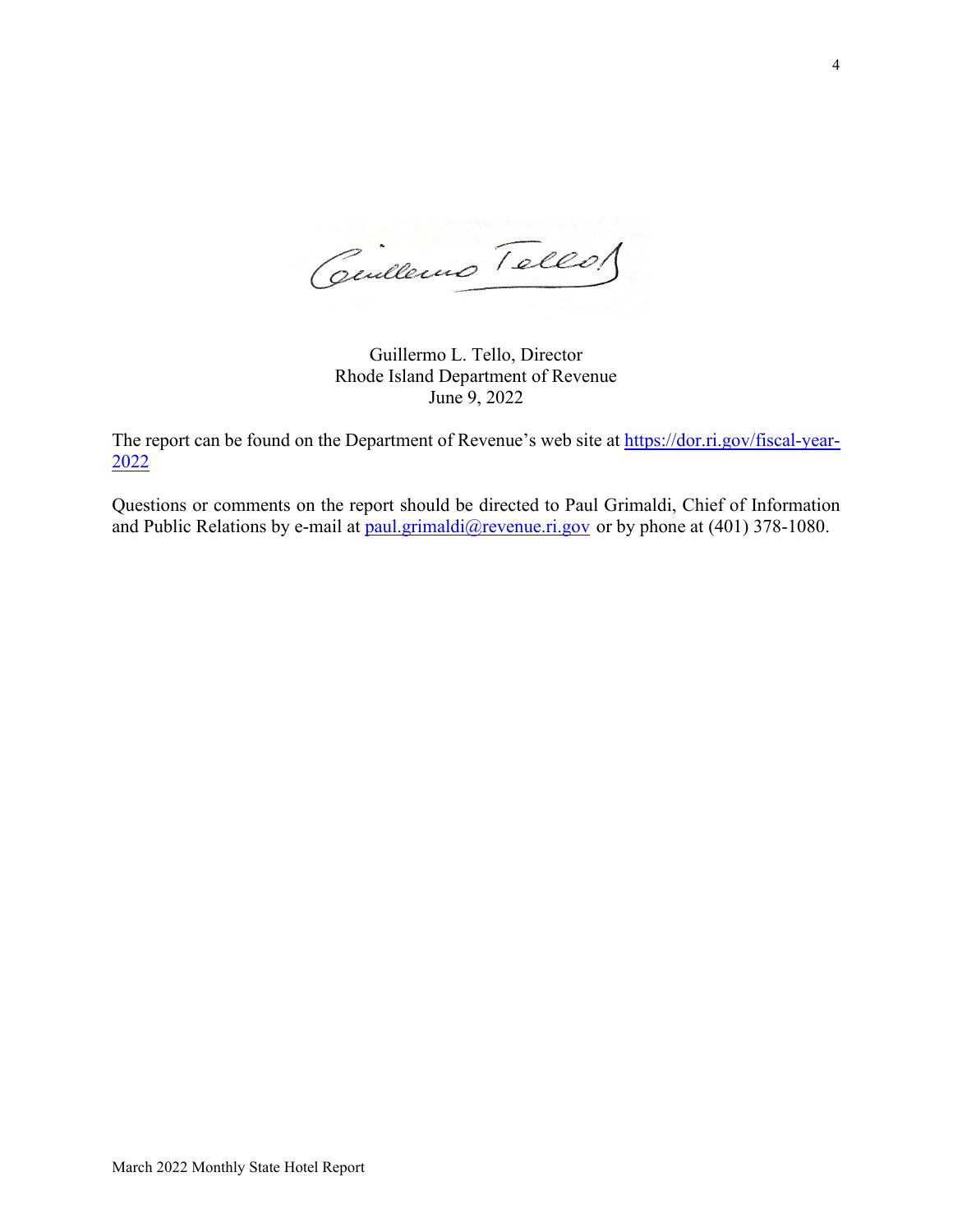#### **DETAIL OF RHODE ISLAND STATE 5% HOTEL TAX ALLOCATION Year-over-Year Collections** 5

|                                                                                                                                                         |              |              |                   |              |                   | Percent      |                   |
|---------------------------------------------------------------------------------------------------------------------------------------------------------|--------------|--------------|-------------------|--------------|-------------------|--------------|-------------------|
|                                                                                                                                                         |              |              |                   |              |                   | Change       |                   |
| <b>Allocation</b>                                                                                                                                       | <b>Share</b> |              | <b>March 2022</b> |              | <b>March 2021</b> |              | <b>Difference</b> |
| <b>Regional Tourism Districts</b>                                                                                                                       |              |              |                   |              |                   |              |                   |
| Aquidneck Island                                                                                                                                        | 45%          | $\mathbb{S}$ | 162,786           | \$           | 159,112           | $2.3\%$ \$   | 3,674             |
| <b>Block Island</b>                                                                                                                                     | 45%          |              | 6,121             |              | 3,660             | 67.3%        | 2,461             |
| Convention Authority of Providence                                                                                                                      | 30%          |              | 103,408           |              | 38,157            | 171.0%       | 65,252            |
| East Providence †                                                                                                                                       | 45%          |              | $\blacksquare$    |              | 3,727             | $-100.0\%$   | (3,727)           |
| Northern Rhode Island †                                                                                                                                 | 45%          |              | 38,102            |              | 22,658            | 68.2%        | 15,445            |
| South County                                                                                                                                            | 45%          |              | 95,238            |              | 58,319            | 63.3%        | 36,920            |
| Warwick Dept. of Economic Development                                                                                                                   | 30%          |              | 51,779            |              | 24,325            | 112.9%       | 27,453            |
| <b>Subtotal - Tourism Districts</b>                                                                                                                     |              | \$           | 457,434           | $\mathbf S$  | 309,957           | $47.6\%$ \$  | 147,477           |
|                                                                                                                                                         |              |              |                   |              |                   |              |                   |
| <b>Municipalties</b>                                                                                                                                    |              |              |                   |              |                   |              |                   |
| All Municipalities ^                                                                                                                                    | 25%          | \$           | 280,452           | \$           | 195,265           | 43.6% \$     | 85,187            |
| <b>Subtotal - Municipalities</b>                                                                                                                        |              | \$           | 280,452           | $\mathbf S$  | 195,265           | $43.6\%$ \$  | 85,187            |
| <b>Rhode Island Commerce Corporation</b>                                                                                                                |              |              |                   |              |                   |              |                   |
| Providence and Warwick Hotels                                                                                                                           | 21%          | $\mathbb{S}$ | 88,848            | $\mathbb{S}$ | 43,738            | 103.1% \$    | 45,110            |
| Omni Providence Hotel                                                                                                                                   | 50%          |              | 47,103            |              |                   | n/a          | 47,103            |
| <b>Statewide Tourism District</b>                                                                                                                       | 70%          |              | 18,944            |              | 15,989            | 18.5%        | 2,956             |
| All Other Hotels in the State                                                                                                                           | 25%          |              | 167,915           |              | 137,486           | 22.1%        | 30,429            |
| <b>Subtotal - CommerceRI</b>                                                                                                                            |              | $\mathbf S$  | 322,810           | $\mathbf S$  | 197,212           | 63.7% \$     | 125,597           |
|                                                                                                                                                         |              |              |                   |              |                   |              |                   |
| <b>Providence Warwick Convention &amp; Visitors Bureau</b>                                                                                              |              |              |                   |              |                   |              |                   |
| Providence and Warwick Hotels                                                                                                                           | 24%          | \$           | 101,540           | \$           | 49,986            | $103.1\%$ \$ | 51,555            |
| Omni Providence Hotel                                                                                                                                   | 20%          |              | 18,841            |              |                   | n/a          | 18,841            |
| All Other Hotels in the State                                                                                                                           | $5\%$        |              | 34,936            |              | 28,639            | 22.0%        | 6,297             |
| <b>Subtotal - PWCVB</b>                                                                                                                                 |              | $\mathbf{S}$ | 155,318           | $\mathbf S$  | 78,625            | $97.5\%$ \$  | 76,692            |
|                                                                                                                                                         |              |              |                   |              |                   |              |                   |
| <b>TOTAL 5% STATE HOTEL TAX</b>                                                                                                                         |              | S            | $1,216,014$ \$    |              | 781,060           | 55.7% \$     | 434,954           |
| † East Providence joined the Northern Rhode Island tourism district effective July 3, 2021. East Providence was unaffiliated in FY 2021<br>through May. |              |              |                   |              |                   |              |                   |
| The City of Providence does not receive any share of the state 5% hotel tax revenues generated from the Omni Providence Hotel.                          |              |              |                   |              |                   |              |                   |
|                                                                                                                                                         |              |              |                   |              |                   |              |                   |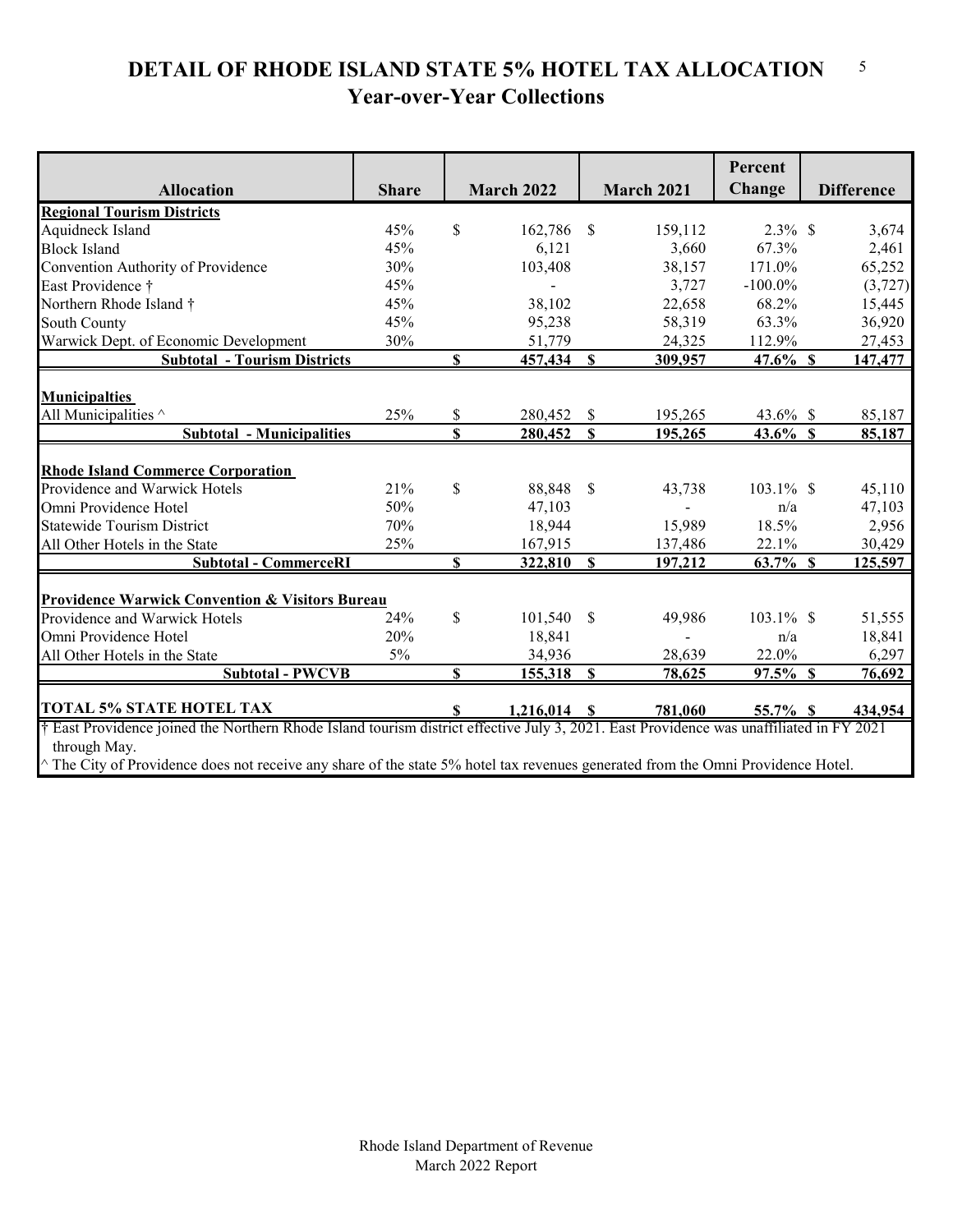#### **DETAIL OF RHODE ISLAND STATE 5% HOTEL TAX ALLOCATION March 2022 Collections by Component** 6

|                                                            |                            |                      |                                                                                                                                                                      |                                           | <b>Grand Total</b>                                                                                                                                                                                                              |
|------------------------------------------------------------|----------------------------|----------------------|----------------------------------------------------------------------------------------------------------------------------------------------------------------------|-------------------------------------------|---------------------------------------------------------------------------------------------------------------------------------------------------------------------------------------------------------------------------------|
|                                                            |                            |                      |                                                                                                                                                                      |                                           |                                                                                                                                                                                                                                 |
| 45%                                                        |                            |                      | <sup>S</sup>                                                                                                                                                         | -\$                                       | 162,786                                                                                                                                                                                                                         |
| 45%                                                        |                            | 5,958                |                                                                                                                                                                      |                                           | 6,121                                                                                                                                                                                                                           |
| 30%                                                        |                            | 97,170               |                                                                                                                                                                      |                                           | 103,408                                                                                                                                                                                                                         |
| 45%                                                        |                            | 36,865               |                                                                                                                                                                      |                                           | 38,102                                                                                                                                                                                                                          |
| 45%                                                        |                            | 83,449               |                                                                                                                                                                      |                                           | 95,238                                                                                                                                                                                                                          |
| 30%                                                        |                            | 50,002               |                                                                                                                                                                      |                                           | 51,779                                                                                                                                                                                                                          |
|                                                            | \$                         | 416,955              | $\mathbf{s}$                                                                                                                                                         | $\mathbf{s}$                              | 457,434                                                                                                                                                                                                                         |
|                                                            |                            |                      |                                                                                                                                                                      |                                           |                                                                                                                                                                                                                                 |
|                                                            |                            |                      |                                                                                                                                                                      |                                           |                                                                                                                                                                                                                                 |
|                                                            |                            |                      |                                                                                                                                                                      |                                           | 280,452                                                                                                                                                                                                                         |
|                                                            |                            |                      |                                                                                                                                                                      |                                           | 280,452                                                                                                                                                                                                                         |
|                                                            |                            |                      |                                                                                                                                                                      |                                           |                                                                                                                                                                                                                                 |
| 21%                                                        | \$                         | 83,237               | <sup>\$</sup>                                                                                                                                                        | <sup>\$</sup>                             | 88,848                                                                                                                                                                                                                          |
| 50%                                                        |                            | 47,103               |                                                                                                                                                                      |                                           | 47,103                                                                                                                                                                                                                          |
| 70%                                                        |                            | 17,254               |                                                                                                                                                                      |                                           | 18,944                                                                                                                                                                                                                          |
| 25%                                                        |                            | 149,879              |                                                                                                                                                                      |                                           | 167,915                                                                                                                                                                                                                         |
|                                                            | $\mathbf{s}$               | 297,473              | $\mathbf{s}$                                                                                                                                                         | $\mathbf{s}$                              | 322,810                                                                                                                                                                                                                         |
|                                                            |                            |                      |                                                                                                                                                                      |                                           |                                                                                                                                                                                                                                 |
| <b>Providence Warwick Convention &amp; Visitors Bureau</b> |                            |                      |                                                                                                                                                                      |                                           |                                                                                                                                                                                                                                 |
| 24%                                                        |                            |                      | <sup>\$</sup>                                                                                                                                                        | S                                         | 101,540                                                                                                                                                                                                                         |
|                                                            |                            | 18,841               |                                                                                                                                                                      |                                           | 18,841                                                                                                                                                                                                                          |
| 5%                                                         |                            | 31,208               |                                                                                                                                                                      |                                           | 34,936                                                                                                                                                                                                                          |
| 45%                                                        | \$                         | 145,177              | $\mathbf S$                                                                                                                                                          | $\mathbf S$                               | 155,318                                                                                                                                                                                                                         |
|                                                            |                            |                      |                                                                                                                                                                      |                                           |                                                                                                                                                                                                                                 |
|                                                            |                            |                      |                                                                                                                                                                      |                                           | 1,216,014                                                                                                                                                                                                                       |
|                                                            | <b>Share</b><br>25%<br>20% | \$<br>\$<br>\$<br>\$ | <b>Hotels</b><br>143,511<br>255,133<br>255,133<br>95,128<br>1,114,739<br>† East Providence joined the Northern Rhode Island tourism district effective July 3, 2021. | <b>Hosting Platforms</b><br>\$<br>\$<br>S | and Room Resellers *<br>19,274<br>163<br>6,239<br>1,237<br>11,790<br>1,777<br>40,480<br>25,319<br>\$<br>25,319<br>$\boldsymbol{\mathsf{S}}$<br>5,611<br>1,690<br>18,036<br>25,336<br>6,412<br>3,728<br>10,140<br>101,275<br>-SS |

The City of Providence does not receive any share of the state 5% hotel tax revenues generated from the Omni Providence Hotel.

\* Includes refunds and adjustments to correct payments made in prior periods. The Division of Taxation distributed to municipalities the local hotel tax collected and the municipality share of the state hotel tax collected from hosting platforms, room resellers, and realtors and homeowners in one payment if the total accumulated amount was \$5 or more. If the total accumulated amount was less than \$5, the amount was carried forward to the next month. No amount was carried forward to April 2022.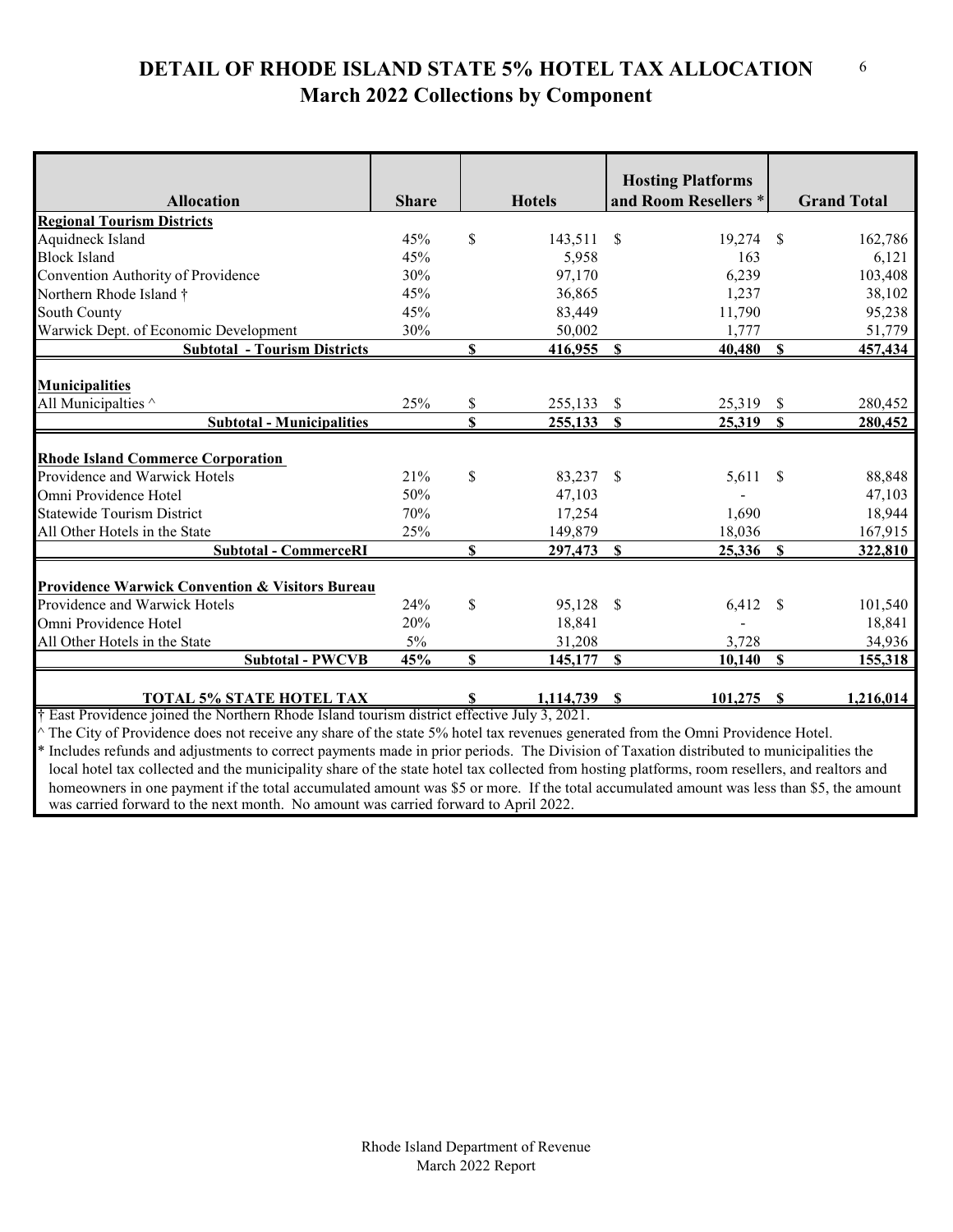#### **DETAIL OF RHODE ISLAND STATE 5% HOTEL TAX ALLOCATION March 2021 Collections by Component** 7

|                                                                                                                                         |              |             |               | <b>Hosting Platforms</b> |               |                    |
|-----------------------------------------------------------------------------------------------------------------------------------------|--------------|-------------|---------------|--------------------------|---------------|--------------------|
| <b>Allocation</b>                                                                                                                       | <b>Share</b> |             | <b>Hotels</b> | and Room Resellers *     |               | <b>Grand Total</b> |
| <b>Regional Tourism Districts</b>                                                                                                       |              |             |               |                          |               |                    |
| Aquidneck Island                                                                                                                        | 45%          | \$          | 141,783       | $\mathbb{S}$<br>17,329   | $\mathbb{S}$  | 159,112            |
| <b>Block Island</b>                                                                                                                     | 45%          |             | 3,628         | 32                       |               | 3,660              |
| Convention Authority of Providence                                                                                                      | 30%          |             | 34,761        | 3,396                    |               | 38,157             |
| East Providence †                                                                                                                       | 45%          |             | 3,433         | 294                      |               | 3,727              |
| Northern Rhode Island                                                                                                                   | 45%          |             | 22,117        | 540                      |               | 22,658             |
| <b>South County</b>                                                                                                                     | 45%          |             | 43,886        | 14,433                   |               | 58,319             |
| Warwick Dept. of Economic Development                                                                                                   | 30%          |             | 22,728        | 1,598                    |               | 24,325             |
| <b>Subtotal - Tourism Districts</b>                                                                                                     |              | \$          | 272,336       | S<br>37,621              | S             | 309,957            |
|                                                                                                                                         |              |             |               |                          |               |                    |
| <b>Municipalities</b>                                                                                                                   |              |             |               |                          |               |                    |
| All Municipalities ^                                                                                                                    | 25%          | \$          | 172,613       | <sup>S</sup><br>22,652   | $\mathcal{S}$ | 195,265            |
| <b>Subtotal - Municipalities</b>                                                                                                        |              | S           | 172,613       | $\mathbf{s}$<br>22,652   | $\mathbf S$   | 195,265            |
|                                                                                                                                         |              |             |               |                          |               |                    |
| <b>Rhode Island Commerce Corporation</b>                                                                                                |              |             |               |                          |               |                    |
| Providence and Warwick Hotels                                                                                                           | 21%          | \$          | 40,242        | 3,496<br><sup>S</sup>    | -\$           | 43,738             |
| Omni Providence Hotel                                                                                                                   | 50%          |             |               |                          |               |                    |
| <b>Statewide Tourism District</b>                                                                                                       | 70%          |             | 14,968        | 1,020                    |               | 15,989             |
| All Other Hotels in the State                                                                                                           | 25%          |             | 119,360       | 18,126                   |               | 137,486            |
| <b>Subtotal - CommerceRI</b>                                                                                                            |              | \$          | 174,570       | $\mathbf{s}$<br>22,642   | $\mathbf S$   | 197,212            |
|                                                                                                                                         |              |             |               |                          |               |                    |
| <b>Providence Warwick Convention &amp; Visitors Bureau</b>                                                                              |              |             |               |                          |               |                    |
| Providence and Warwick Hotels                                                                                                           | 24%          | \$          | 45,991        | <sup>\$</sup><br>3,995   | \$            | 49,986             |
| Omni Providence Hotel                                                                                                                   | 20%          |             |               |                          |               |                    |
| All Other Hotels in the State                                                                                                           | $5\%$        |             | 24,941        | 3,698                    |               | 28,639             |
| <b>Subtotal - PWCVB</b>                                                                                                                 | 45%          | $\mathbf S$ | 70,932        | $\mathbf S$<br>7,693     | $\mathbf S$   | 78,625             |
|                                                                                                                                         |              |             |               |                          |               |                    |
| <b>TOTAL 5% STATE HOTEL TAX</b>                                                                                                         |              |             | 690,451       | 90.609                   |               | 781,060            |
| † East Providence joined the Northern Rhode Island tourism district effective July 3, 2021. East Providence was unaffiliated in FY 2021 |              |             |               |                          |               |                    |
| through May.                                                                                                                            |              |             |               |                          |               |                    |

^ The City of Providence does not receive any share of the state 5% hotel tax revenues generated from the Omni Providence Hotel.

Includes refunds and adjustments to correct payments made in prior periods. The Division of Taxation distributed to municipalities the local hotel tax collected and the municipality share of the state hotel tax collected from hosting platforms, room resellers, and realtors and homeowners in one payment if the total accumulated amount was \$5 or more. If the total accumulated amount was less than \$5, the amount was carried forward to the next month. For all municipalities, \$(21,895.53) was carried forward to April 2021.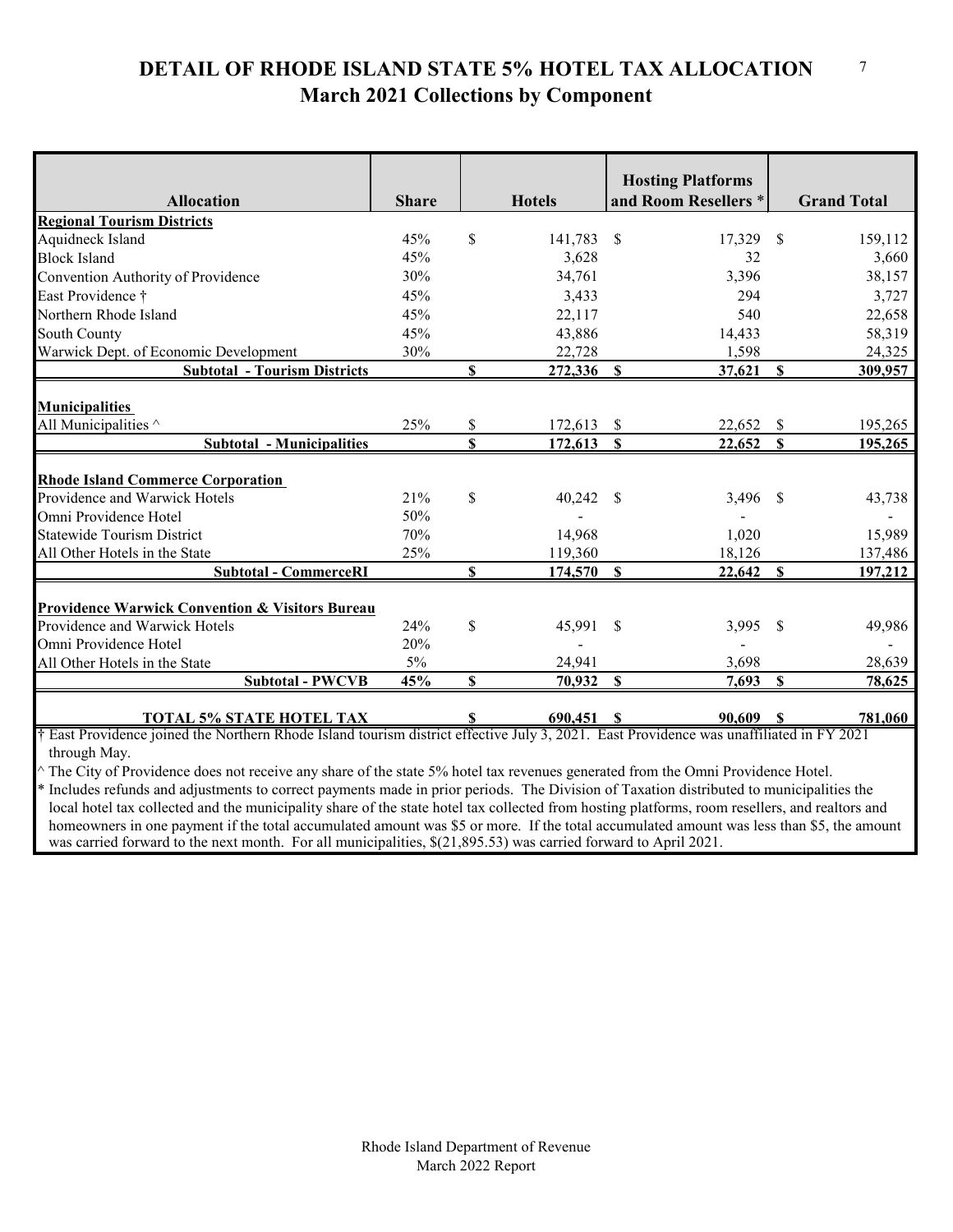#### **RHODE ISLAND STATE 5% HOTEL TAX ALLOCATION TO MUNICIPALITIES Year-over-Year Collections** 8

|                         |                                      |                    | Percent         |                        |
|-------------------------|--------------------------------------|--------------------|-----------------|------------------------|
| Municipality            | <b>March 2022</b>                    | <b>March 2021</b>  | Change $\wedge$ | Difference ^           |
| <b>BARRINGTON</b>       | $\mathbf S$<br>89                    | $\mathbf S$<br>226 | $-60.5%$        | $\mathcal{S}$<br>(137) |
| <b>BRISTOL</b>          | 2,258                                | 1,371              | 64.7%           | 887                    |
| <b>BURRILLVILLE</b>     | 4                                    | 3                  | 36.7%           |                        |
| <b>CENTRAL FALLS</b>    | 5                                    | 7                  | $-28.1%$        | (2)                    |
| CHARLESTOWN             | 540                                  | 506                | 6.6%            | 34                     |
| <b>COVENTRY</b>         | 3,154                                | 2,901              | 8.7%            | 253                    |
| <b>CRANSTON</b>         | 1,162                                | 985                | 18.0%           | 177                    |
| <b>CUMBERLAND</b>       | 27                                   | 29                 | $-7.4%$         | (2)                    |
| <b>EAST GREENWICH</b>   | 131                                  | 111                | 17.5%           | 19                     |
| <b>EAST PROVIDENCE</b>  | 1,944                                | 2,071              | $-6.1%$         | (126)                  |
| <b>EXETER</b>           | 53                                   | 26                 | 104.5%          | 27                     |
| <b>FOSTER</b>           |                                      |                    | n/a             |                        |
| <b>GLOCESTER</b>        | 106                                  | 118                | $-9.7%$         | (11)                   |
| <b>HOPKINTON</b>        | 52                                   | 61                 | $-14.6%$        | (9)                    |
| <b>JAMESTOWN</b>        | 867                                  | 769                | 12.7%           | 98                     |
| <b>JOHNSTON</b>         | 694                                  | 471                | 47.3%           | 223                    |
| <b>LINCOLN</b>          | 9,144                                | 3,416              | 167.7%          | 5,728                  |
| <b>LITTLE COMPTON</b>   | 166                                  | 415                | $-59.9%$        | (249)                  |
| <b>MIDDLETOWN</b>       | 21,690                               | 25,700             | $-15.6%$        | (4, 010)               |
| <b>NARRAGANSETT</b>     | 3,476                                | 3,650              | $-4.7%$         | (173)                  |
| <b>NEWPORT</b>          | 63,430                               | 58,393             | 8.6%            | 5,037                  |
| <b>NEW SHOREHAM</b>     | 3,401                                | 2,033              | 67.3%           | 1,367                  |
| <b>NORTH KINGSTOWN</b>  | 6,065                                | 5,728              | 5.9%            | 337                    |
| <b>NORTH PROVIDENCE</b> | 131                                  | 60                 | 118.9%          | 71                     |
| <b>NORTH SMITHFIELD</b> | 231                                  | 146                | 57.6%           | 84                     |
| <b>PAWTUCKET</b>        | 3,396                                | 3,083              | 10.1%           | 313                    |
| <b>PORTSMOUTH</b>       | 1,139                                | 914                | 24.6%           | 225                    |
| <b>PROVIDENCE</b>       | 62,622                               | 31,797             | 96.9%           | 30,825                 |
| <b>RICHMOND</b>         | 527                                  | 557                | $-5.5\%$        | (30)                   |
| <b>SCITUATE</b>         | $\overline{2}$                       | 310                | $-99.2%$        | (307)                  |
| <b>SMITHFIELD</b>       | 4,499                                | 4,248              | 5.9%            | 251                    |
| <b>SOUTH KINGSTOWN</b>  | 2,880                                | 3,066              | $-6.0\%$        | (185)                  |
| <b>TIVERTON</b>         | 615                                  | 479                | 28.5%           | 136                    |
| <b>WARREN</b>           | 182                                  | 128                | 41.8%           | 54                     |
| <b>WARWICK</b>          | 43,149                               | 20,271             | 112.9%          | 22,878                 |
| <b>WESTERLY</b>         | 30,413                               | 12,032             | 152.8%          | 18,381                 |
| <b>WEST GREENWICH</b>   | 5,620                                | 3,761              | 49.4%           | 1,858                  |
| <b>WEST WARWICK</b>     | 4,776                                | 3,885              | 23.0%           | 892                    |
| WOONSOCKET              | 1,813                                | 1,537              | 17.9%           | 275                    |
| <b>TOTAL</b>            | $\boldsymbol{\mathsf{S}}$<br>280,452 | 195,265<br>\$      | $43.6\%$ \$     | 85,187                 |

 $^\wedge$  Cells highlighted in green show the five municipalities with the largest percentage and nominal increases year-over-year and fiscal year-to-date over fiscal year-to-date, and cells highlighted in red show the five municipalities with the largest percentage nominal decreases year-over-year and fiscal year-to-date over fiscal year-to-date.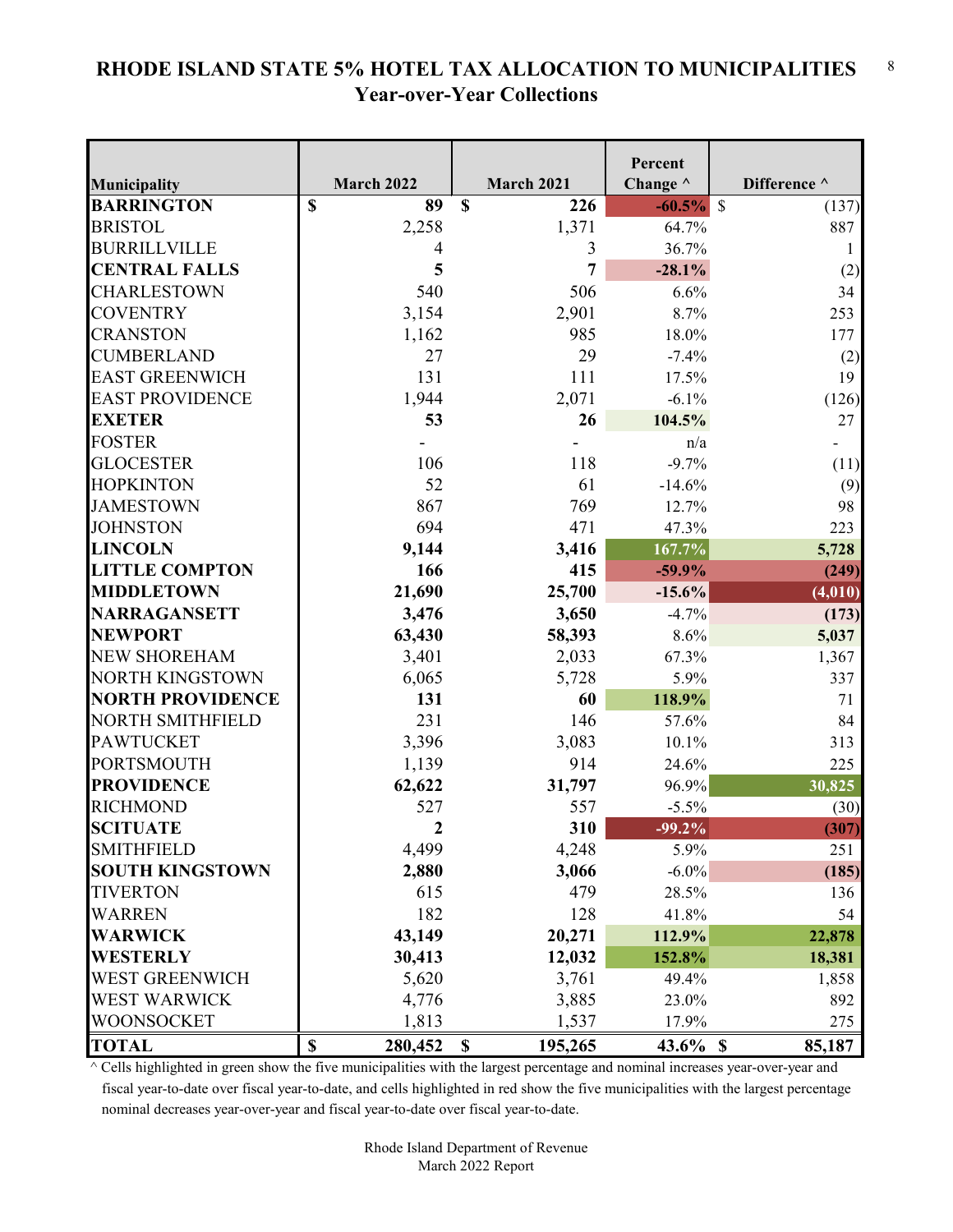#### **RHODE ISLAND STATE 5% HOTEL TAX ALLOCATION TO MUNICIPALITIES March 2022 Collections by Component** 9

|                         |               | <b>Hosting Platforms and</b>        |                        |
|-------------------------|---------------|-------------------------------------|------------------------|
| Municipality            | <b>Hotels</b> | <b>Room Resellers *</b>             | <b>Grand Total</b>     |
| <b>BARRINGTON</b>       | \$            | $\boldsymbol{\mathsf{S}}$<br>89     | $\mathcal{S}$<br>89    |
| <b>BRISTOL</b>          | 1,710         | 548                                 | 2,258                  |
| <b>BURRILLVILLE</b>     |               | $\overline{4}$                      |                        |
| <b>CENTRAL FALLS</b>    |               | 5                                   | 5                      |
| CHARLESTOWN             |               | 540                                 | 540                    |
| <b>COVENTRY</b>         | 3,108         | 46                                  | 3,154                  |
| CRANSTON                | 788           | 375                                 | 1,162                  |
| <b>CUMBERLAND</b>       |               | 27                                  | 27                     |
| <b>EAST GREENWICH</b>   | 9             | 121                                 | 131                    |
| <b>EAST PROVIDENCE</b>  | 1,722         | 222                                 | 1,944                  |
| <b>EXETER</b>           |               | 53                                  | 53                     |
| <b>FOSTER</b>           |               |                                     |                        |
| <b>GLOCESTER</b>        | 100           | 6                                   | 106                    |
| <b>HOPKINTON</b>        |               | 52                                  | 52                     |
| <b>JAMESTOWN</b>        | 30            | 837                                 | 867                    |
| <b>JOHNSTON</b>         | 676           | 18                                  | 694                    |
| <b>LINCOLN</b>          | 9,131         | 13                                  | 9,144                  |
| <b>LITTLE COMPTON</b>   | 148           | 19                                  | 166                    |
| <b>MIDDLETOWN</b>       | 17,635        | 4,055                               | 21,690                 |
| NARRAGANSETT            | 2,968         | 508                                 | 3,476                  |
| <b>NEWPORT</b>          | 59,923        | 3,507                               | 63,430                 |
| <b>NEW SHOREHAM</b>     | 3,310         | 91                                  | 3,401                  |
| <b>NORTH KINGSTOWN</b>  | 3,194         | 2,871                               | 6,065                  |
| <b>NORTH PROVIDENCE</b> |               | 131                                 | 131                    |
| <b>NORTH SMITHFIELD</b> | 214           | 17                                  | 231                    |
| <b>PAWTUCKET</b>        | 3,170         | 226                                 | 3,396                  |
| <b>PORTSMOUTH</b>       | 283           | 857                                 | 1,139                  |
| <b>PROVIDENCE</b>       | 57,423        | 5,199                               | 62,622                 |
| <b>RICHMOND</b>         | 397           | 130                                 | 527                    |
| <b>SCITUATE</b>         |               | $\overline{2}$                      | 2                      |
| <b>SMITHFIELD</b>       | 4,372         | 126                                 | 4,499                  |
| <b>SOUTH KINGSTOWN</b>  | 2,036         | 845                                 | 2,880                  |
| <b>TIVERTON</b>         |               | 615                                 | 615                    |
| WARREN                  |               | 182                                 | 182                    |
| <b>WARWICK</b>          | 41,668        | 1,481                               | 43,149                 |
| WESTERLY                | 29,048        | 1,365                               | 30,413                 |
| <b>WEST GREENWICH</b>   | 5,600         | 20                                  | 5,620                  |
| WEST WARWICK            | 4,699         | 78                                  | 4,776                  |
| WOONSOCKET              | 1,772         | 40                                  | 1,813                  |
| <b>TOTAL</b>            | \$<br>255,133 | 25,319<br>$\boldsymbol{\mathsf{S}}$ | 280,452<br>$\mathbf S$ |

\* Includes refunds and adjustments to correct payments made in prior periods. The Division of Taxation distributed to municipalities the local hotel tax collected and the municipality share of the state hotel tax collected from hosting platforms room resellers, and realtors and homeowners in one payment if the total accumulated amount was \$5 or more. If the total accumulated amount was less than \$5, the amount was carried forward to the next month. No amount was carried forward to April 2022.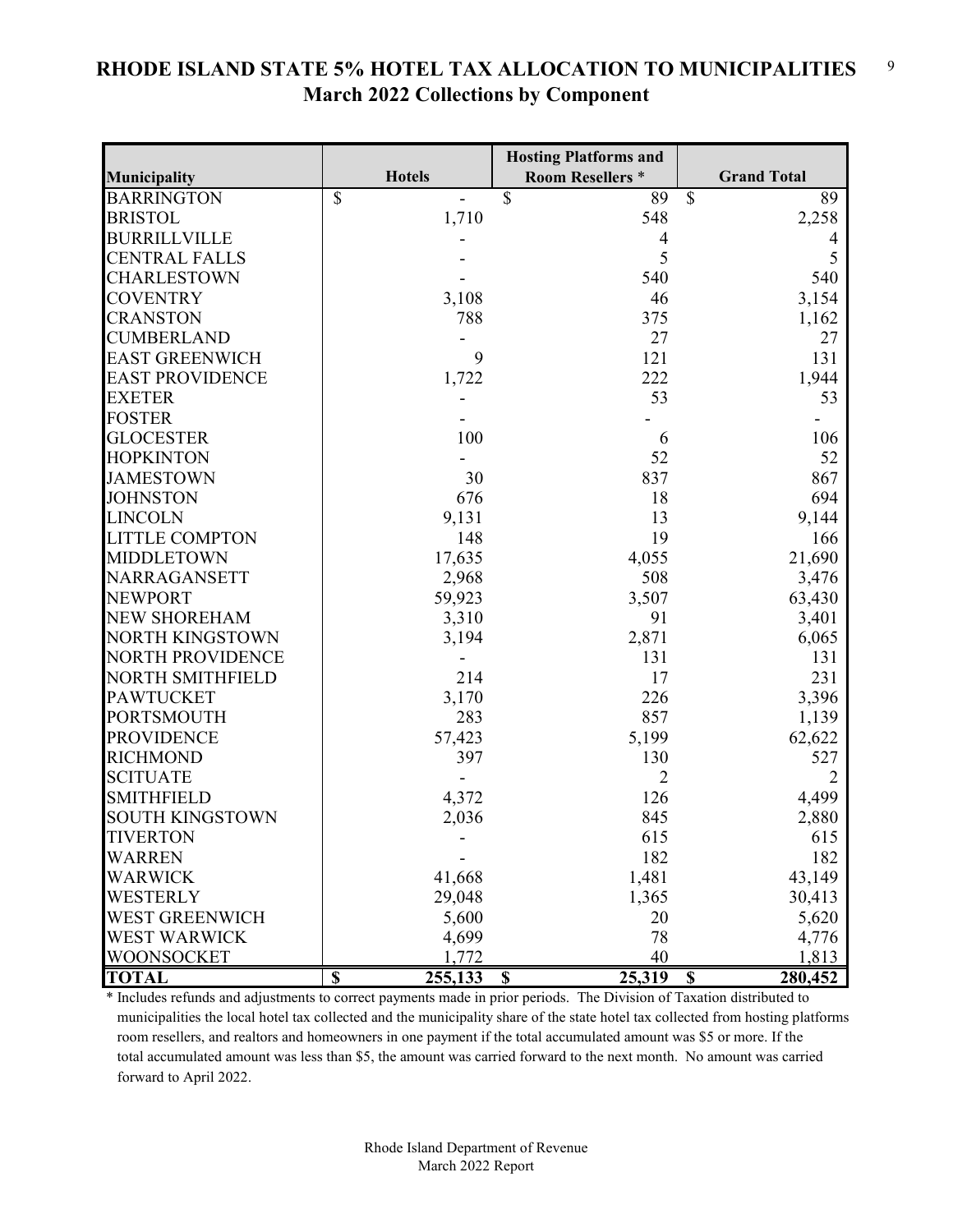|                         |                                    | <b>Hosting Platforms and</b> |                          |
|-------------------------|------------------------------------|------------------------------|--------------------------|
| Municipality            | <b>Hotels</b>                      | <b>Room Resellers *</b>      | <b>Grand Total</b>       |
| <b>BARRINGTON</b>       | \$                                 | \$<br>226                    | $\mathcal{S}$<br>226     |
| <b>BRISTOL</b>          | 978                                | 393                          | 1,371                    |
| <b>BURRILLVILLE</b>     |                                    | 3                            | 3                        |
| <b>CENTRAL FALLS</b>    |                                    | $\overline{7}$               | 7                        |
| <b>CHARLESTOWN</b>      | 14                                 | 492                          | 506                      |
| <b>COVENTRY</b>         | 2,859                              | 43                           | 2,901                    |
| <b>CRANSTON</b>         | 734                                | 251                          | 985                      |
| <b>CUMBERLAND</b>       |                                    | 29                           | 29                       |
| <b>EAST GREENWICH</b>   | 13                                 | 98                           | 111                      |
| <b>EAST PROVIDENCE</b>  | 1,907                              | 163                          | 2,071                    |
| <b>EXETER</b>           |                                    | 26                           | 26                       |
| <b>FOSTER</b>           |                                    |                              |                          |
| <b>GLOCESTER</b>        | 110                                | 8                            | 118                      |
| <b>HOPKINTON</b>        |                                    | 61                           | 61                       |
| <b>JAMESTOWN</b>        | 6                                  | 763                          | 769                      |
| <b>JOHNSTON</b>         | 471                                |                              | 471                      |
| <b>LINCOLN</b>          | 3,409                              | $\overline{7}$               | 3,416                    |
| <b>LITTLE COMPTON</b>   | 215                                | 200                          | 415                      |
| <b>MIDDLETOWN</b>       | 22,256                             | 3,444                        | 25,700                   |
| NARRAGANSETT            | 2,745                              | 904                          | 3,650                    |
| <b>NEWPORT</b>          | 55,192                             | 3,201                        | 58,393                   |
| <b>NEW SHOREHAM</b>     | 2,015                              | 18                           | 2,033                    |
| <b>NORTH KINGSTOWN</b>  | 2,692                              | 3,036                        | 5,728                    |
| <b>NORTH PROVIDENCE</b> |                                    | 60                           | 60                       |
| <b>NORTH SMITHFIELD</b> | 146                                |                              | 146                      |
| <b>PAWTUCKET</b>        | 2,997                              | 86                           | 3,083                    |
| <b>PORTSMOUTH</b>       | 122                                | 793                          | 914                      |
| <b>PROVIDENCE</b>       | 28,967                             | 2,830                        | 31,797                   |
| <b>RICHMOND</b>         | 454                                | 103                          | 557                      |
| <b>SCITUATE</b>         | 306                                | 4                            | 310                      |
| <b>SMITHFIELD</b>       | 4,136                              | 112                          | 4,248                    |
| <b>SOUTH KINGSTOWN</b>  | 1,587                              | 1,479                        | 3,066                    |
| <b>TIVERTON</b>         |                                    | 479                          | 479                      |
| <b>WARREN</b>           |                                    | 128                          | 128                      |
| <b>WARWICK</b>          | 18,940                             | 1,331                        | 20,271                   |
| WESTERLY                | 10,296                             | 1,736                        | 12,032                   |
| <b>WEST GREENWICH</b>   | 3,721                              | 40                           | 3,761                    |
| <b>WEST WARWICK</b>     | 3,835                              | 50                           | 3,885                    |
| <b>WOONSOCKET</b>       | 1,489                              | 48                           | 1,537                    |
| <b>TOTAL</b>            | $\overline{\mathbf{S}}$<br>172,613 | 22,652<br>$\mathbf S$        | 195,265<br>$\mathbf{\$}$ |

#### **RHODE ISLAND STATE 5% HOTEL TAX ALLOCATION TO MUNICIPALITIES March 2021 Collections by Component** 10

\* Includes refunds and adjustments to correct payments made in prior periods. The Division of Taxation distributed to municipalities the local hotel tax collected and the municipality share of the state hotel tax collected from hosting platforms, room resellers, and realtors and homeowners in one payment if the total accumulated amount was \$5 or more. If the total accumulated amount was less than \$5, the amount was carried forward to the next month. For all municipalities, \$(21,895.53) was carried forward to April 2021.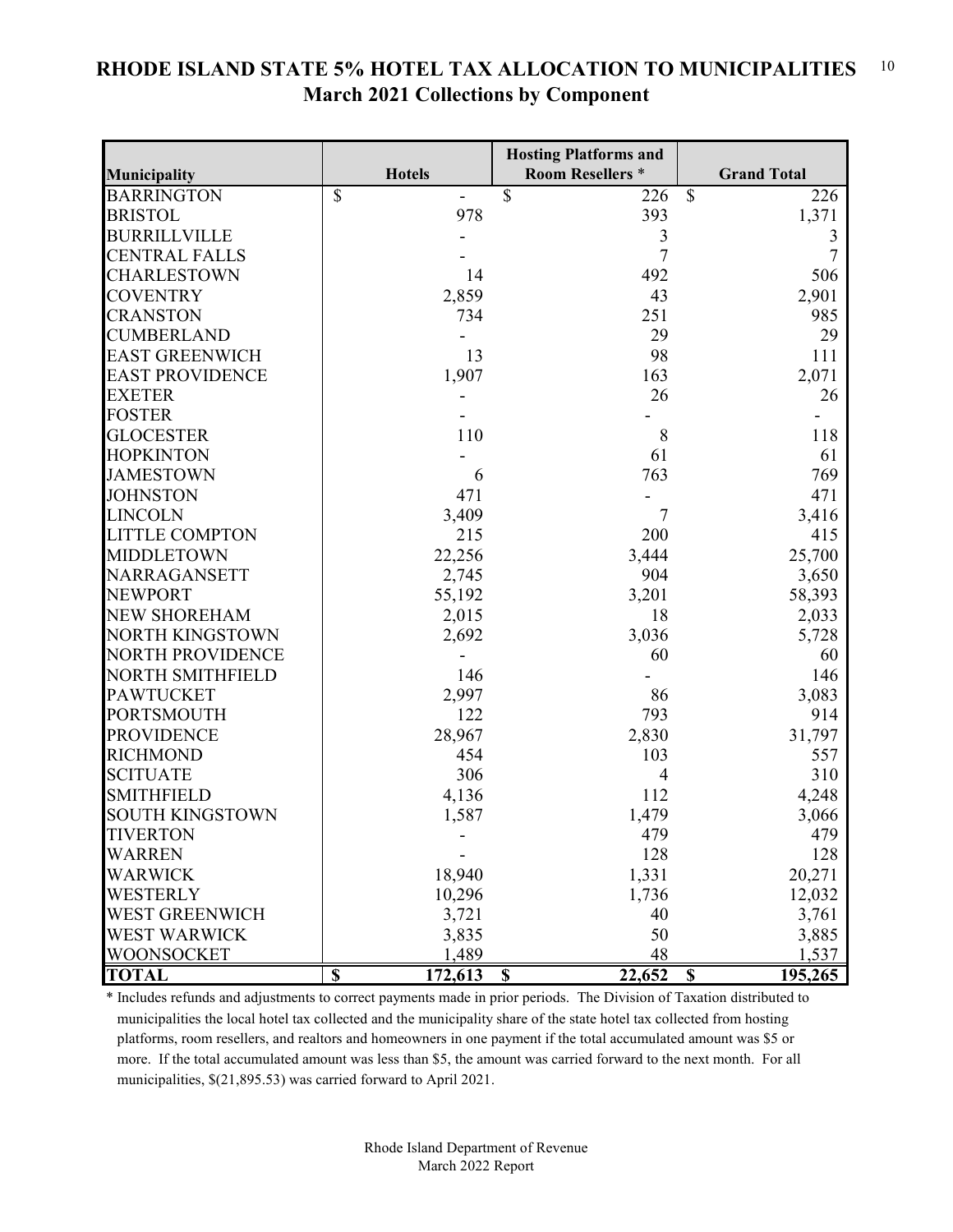#### **DETAIL OF RHODE ISLAND STATE 5% HOTEL TAX ALLOCATION Fiscal Year-to-Date Collections** 11

|                                                                                                                                              |              |               |                    |               |                    | Percent      |   |                   |
|----------------------------------------------------------------------------------------------------------------------------------------------|--------------|---------------|--------------------|---------------|--------------------|--------------|---|-------------------|
| <b>Allocation</b>                                                                                                                            | <b>Share</b> |               | <b>FY 2022 YTD</b> |               | <b>FY 2021 YTD</b> | Change       |   | <b>Difference</b> |
| <b>Regional Tourism Districts</b>                                                                                                            |              |               |                    |               |                    |              |   |                   |
| Aquidneck Island                                                                                                                             | 45%          | \$            | 3,579,661          | \$            | 1,919,757          | 86.5% \$     |   | 1,659,905         |
| <b>Block Island</b>                                                                                                                          | 45%          |               | 407,354            |               | 286,015            | 42.4%        |   | 121,340           |
| Convention Authority of Providence                                                                                                           | 30%          |               | 970,301            |               | 306,789            | 216.3%       |   | 663,512           |
| East Providence *                                                                                                                            | 45%          |               |                    |               | 39,120             | $-100.0\%$   |   | (39, 120)         |
| Northern Rhode Island                                                                                                                        | 45%          |               | 417,070            |               | 172,448            | 141.9%       |   | 244,621           |
| South County                                                                                                                                 | 45%          |               | 1,448,607          |               | 991,948            | 46.0%        |   | 456,658           |
| Warwick Dept. of Economic Development                                                                                                        | 30%          |               | 511,062            |               | 246,964            | 106.9%       |   | 264,098           |
| <b>Subtotal - Tourism Districts</b>                                                                                                          |              | $\mathbf S$   | 7,334,054          | \$            | 3,963,040          | $85.1\%$ \$  |   | 3,371,015         |
|                                                                                                                                              |              |               |                    |               |                    |              |   |                   |
| <b>Municipalties</b>                                                                                                                         |              |               |                    |               |                    |              |   |                   |
| All Municipalities $\wedge$                                                                                                                  | 25%          | \$            | 4,394,427          | \$            | 2,407,078          | 82.6% \$     |   | 1,987,349         |
| <b>Subtotal - Municipalities</b>                                                                                                             |              | \$            | 4,394,427          | \$.           | 2,407,078          | $82.6\%$ \$  |   | 1,987,349         |
|                                                                                                                                              |              |               |                    |               |                    |              |   |                   |
| <b>Rhode Island Commerce Corporation</b>                                                                                                     |              |               |                    |               |                    |              |   |                   |
| Providence and Warwick Hotels                                                                                                                | 21%          | $\mathcal{S}$ | 900,524            | \$            | 387,555            | 132.4% \$    |   | 512,969           |
| Omni Providence Hotel                                                                                                                        | 50%          |               | 324,832            |               | 171                | 190,171.8%   |   | 324,661           |
| <b>Statewide Tourism District</b>                                                                                                            | 70%          |               | 198,460            |               | 144,631            | 37.2%        |   | 53,829            |
| All Other Hotels in the State                                                                                                                | 25%          |               | 3,251,496          |               | 1,894,048          | 71.7%        |   | 1,357,447         |
| <b>Subtotal - CommerceRI</b>                                                                                                                 |              | \$            | 4,675,312          | \$            | 2,426,405          | 92.7% \$     |   | 2,248,906         |
| <b>Providence Warwick Convention &amp; Visitors Bureau</b>                                                                                   |              |               |                    |               |                    |              |   |                   |
| Providence and Warwick Hotels                                                                                                                | 24%          | $\mathcal{S}$ | 1,029,171          | <sup>\$</sup> | 442,920            | 132.4% \$    |   | 586,251           |
| Omni Providence Hotel                                                                                                                        | 20%          |               | 129,933            |               | 68                 | 190,166.3%   |   | 129,865           |
| All Other Hotels in the State                                                                                                                | 5%           |               | 664,475            |               | 389,141            | 70.8%        |   | 275,334           |
| <b>Subtotal - PWCVB</b>                                                                                                                      |              | $\mathbf{S}$  | 1,823,578          | $\mathbf S$   | 832,129            | $119.1\%$ \$ |   | 991,449           |
|                                                                                                                                              |              |               |                    |               |                    |              |   |                   |
| <b>TOTAL 5% STATE HOTEL TAX</b>                                                                                                              |              | S             | 18,227,371 \$      |               | 9,628,652          | 89.3%        | S | 8,598,720         |
| * East Providence joined the Northern Rhode Island tourism district effective July 3, 2021, and accrued revenues of \$522,473 were           |              |               |                    |               |                    |              |   |                   |
| transferred to the Northern Rhode Island tourism district after the implementation date. The \$522,473 is not included in the figures in the |              |               |                    |               |                    |              |   |                   |

above table. East Providence was unaffiliated in FY 2021 through May.

 $\wedge$  The City of Providence does not receive any share of the state 5% hotel tax revenues generated from the Omni Providence Hotel.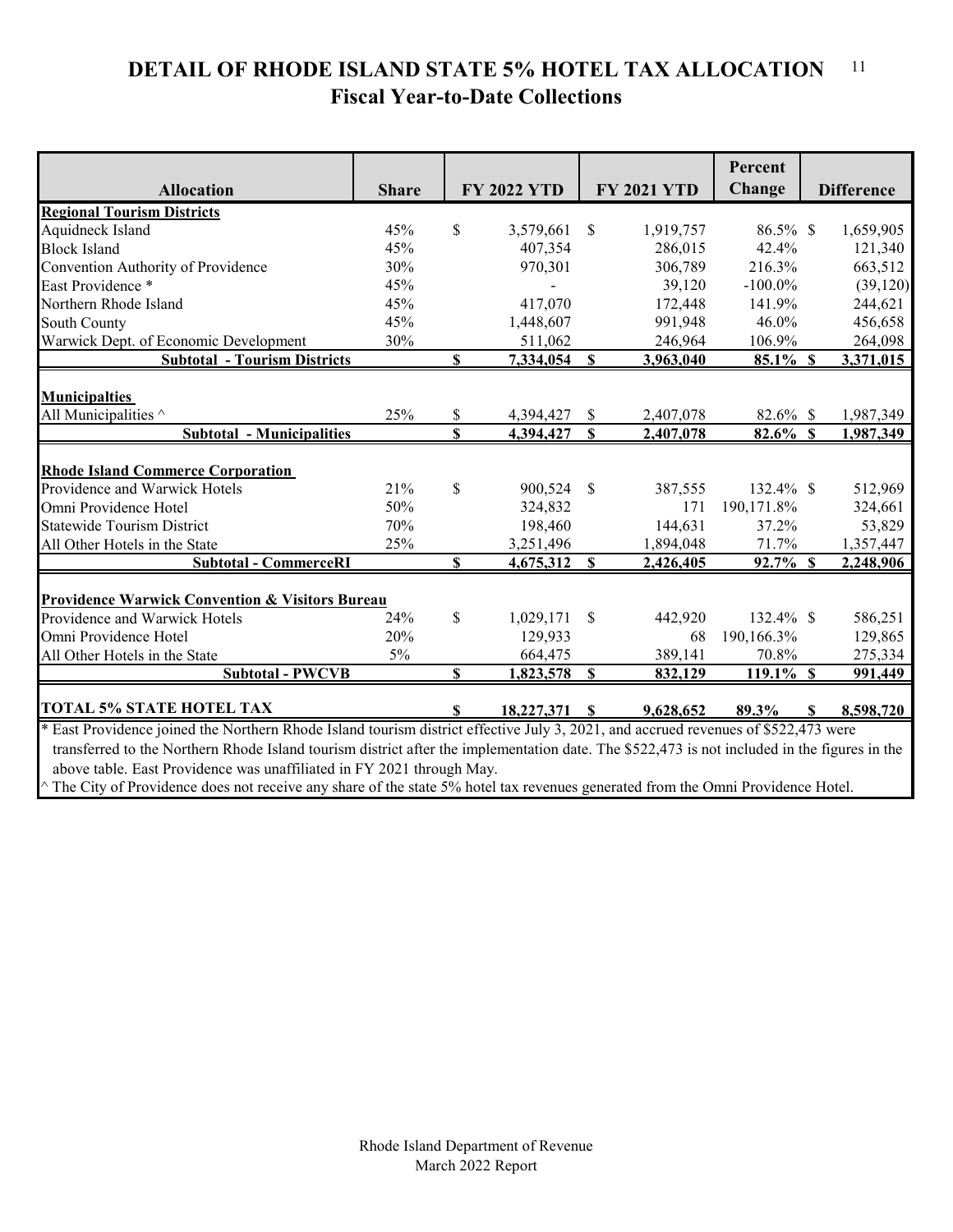#### **DETAIL OF RHODE ISLAND STATE 5% HOTEL TAX ALLOCATION FY 2022 Year-to-Date Collections by Component** 12

|                                                            |              |              |                | <b>Hosting Platforms and</b> |              |                    |
|------------------------------------------------------------|--------------|--------------|----------------|------------------------------|--------------|--------------------|
| <b>Allocation</b>                                          | <b>Share</b> |              | <b>Hotels</b>  | <b>Room Resellers *</b>      |              | <b>Grand Total</b> |
| <b>Regional Tourism Districts</b>                          |              |              |                |                              |              |                    |
| Aquidneck Island                                           | 45%          | $\mathbb{S}$ | 3,382,205      | 197,456<br><sup>S</sup>      | -S           | 3,579,661          |
| <b>Block Island</b>                                        | 45%          |              | 400,987        | 6,367                        |              | 407,354            |
| Convention Authority of Providence                         | 30%          |              | 922,331        | 47,970                       |              | 970,301            |
| Northern Rhode Island †                                    | 45%          |              | 407,342        | 9,728                        |              | 417,070            |
| <b>South County</b>                                        | 45%          |              | 1,317,260      | 131,347                      |              | 1,448,607          |
| Warwick Dept. of Economic Development                      | 30%          |              | 495,056        | 16,005                       |              | 511,062            |
| <b>Subtotal - Tourism Districts</b>                        |              | \$           | $6,925,182$ \$ | 408,872                      | $\mathbf S$  | 7,334,054          |
|                                                            |              |              |                |                              |              |                    |
| <b>Municipalities</b>                                      |              |              |                |                              |              |                    |
| All Municipalties ^                                        | 25%          | \$           | 4,144,951      | \$<br>249,476                | \$           | 4,394,427          |
| <b>Subtotal - Municipalities</b>                           |              | \$           | 4,144,951      | <b>S</b><br>249,476          | $\mathbf{s}$ | 4,394,427          |
|                                                            |              |              |                |                              |              |                    |
| <b>Rhode Island Commerce Corporation</b>                   |              |              |                |                              |              |                    |
| Providence and Warwick Hotels                              | 21%          | \$           | 855,742        | 44,783<br>-S                 | - \$         | 900,524            |
| Omni Providence Hotel                                      | 50%          |              | 324,832        |                              |              | 324,832            |
| <b>Statewide Tourism District</b>                          | 70%          |              | 185,709        | 12,751                       |              | 198,460            |
| All other Hotels                                           | 25%          |              | 3,059,886      | 191,610                      |              | 3,251,496          |
| <b>Subtotal - CommerceRI</b>                               |              | \$           | 4,426,169      | S<br>249,143                 | $\mathbf{s}$ | 4,675,312          |
|                                                            |              |              |                |                              |              |                    |
| <b>Providence Warwick Convention &amp; Visitors Bureau</b> |              |              |                |                              |              |                    |
| Providence and Warwick Hotels                              | 24%          | \$           | 977,990 \$     |                              | 51,180 \$    | 1,029,171          |
| Omni Providence Hotel                                      | 20%          |              | 129,933        |                              |              | 129,933            |
| All other Hotels                                           | 5%           |              | 625,242        | 39,233                       |              | 664,475            |
| <b>Subtotal - PWCVB</b>                                    | 45%          | \$           | 1,733,165      | $\mathbf{s}$<br>90,413       | S            | 1,823,578          |
|                                                            |              |              |                |                              |              |                    |
| <b>TOTAL 5% STATE HOTEL TAX</b>                            |              | \$           | 17,229,467     | 997,904 \$<br>$\mathbf{s}$   |              | 18,227,371         |

† East Providence joined the Northern Rhode Island tourism district effective July 3, 2021, and accrued revenues of \$522,473 were transferred to the Northern Rhode Island tourism district after the implementation date. The \$522,473 is not included in the figures in the above table. East Providence was unaffiliated in FY 2021 through May.

^ The City of Providence does not receive any share of the state 5% hotel tax revenues generated from the Omni Providence Hotel.

\* Includes refunds and adjustments to correct payments made in prior periods. The Division of Taxation distributed to municipalities the local hotel tax collected and the municipality share of the state hotel tax collected from hosting platforms, room resellers, and realtors and homeowners in one payment if the total accumulated amount was \$5 or more. If the total accumulated amount was less than \$5, the amount was carried forward to the next month. No amount was carried forward to April 2022.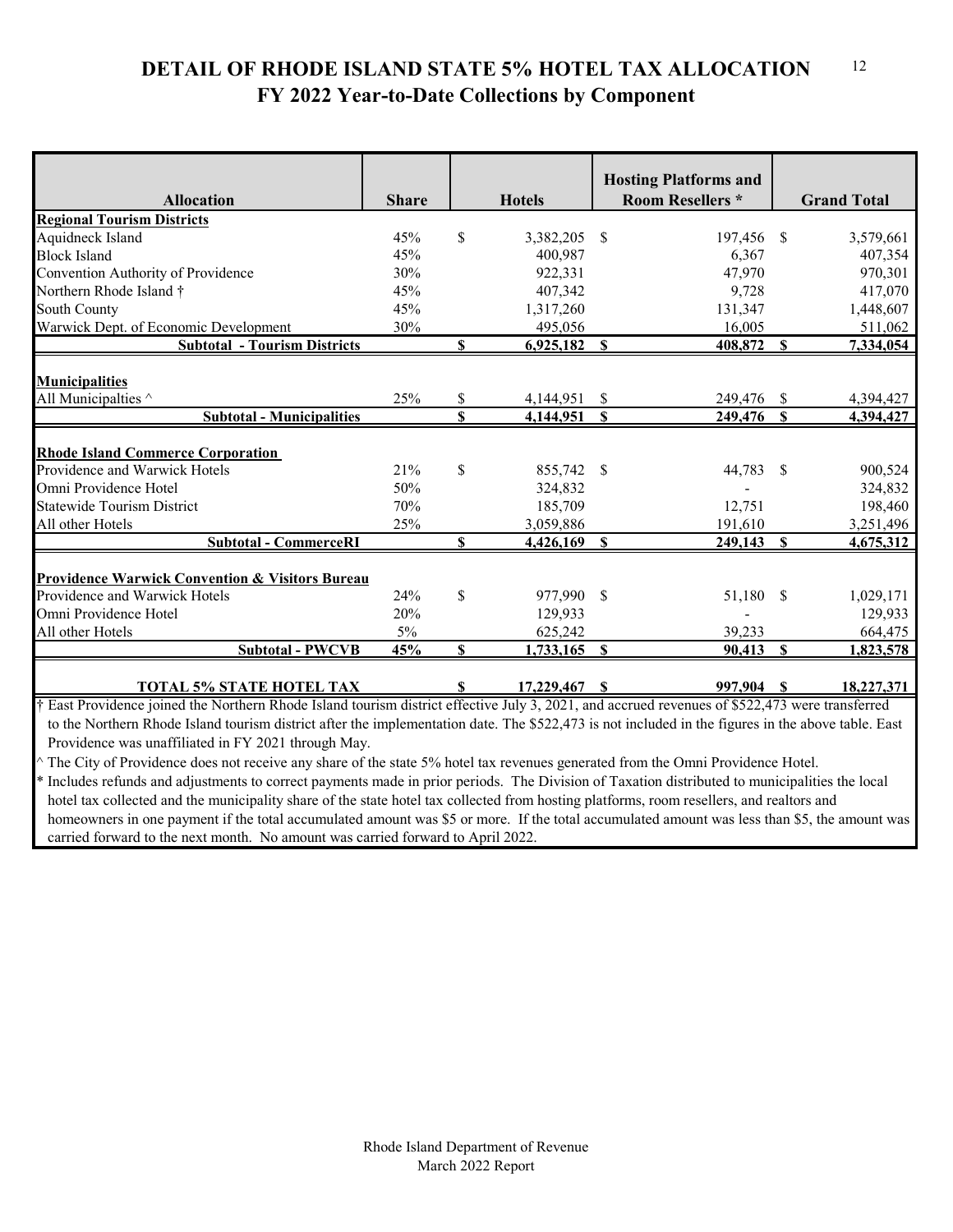#### **DETAIL OF RHODE ISLAND STATE 5% HOTEL TAX ALLOCATION FY 2021 Year-to-Date Collections by Component** 13

|                                                                                   |              |          |                        | <b>Hosting Platforms and</b>             |                        |                        |
|-----------------------------------------------------------------------------------|--------------|----------|------------------------|------------------------------------------|------------------------|------------------------|
| <b>Allocation</b>                                                                 | <b>Share</b> |          | <b>Hotels</b>          | <b>Room Resellers *</b>                  |                        | <b>Grand Total</b>     |
| <b>Regional Tourism Districts</b>                                                 |              |          |                        |                                          |                        |                        |
| Aquidneck Island                                                                  | 45%          | \$       | 1,791,676              | 128,081<br><sup>\$</sup>                 | <sup>\$</sup>          | 1,919,757              |
| <b>Block Island</b>                                                               | 45%          |          | 281,999                | 4,016                                    |                        | 286,015                |
| Convention Authority of Providence                                                | 30%          |          | 279,479                | 27,309                                   |                        | 306,789                |
| East Providence †                                                                 | 45%          |          | 36,564                 | 2,556                                    |                        | 39,120                 |
| Northern Rhode Island                                                             | 45%          |          | 169,343                | 3,105                                    |                        | 172,448                |
| <b>South County</b>                                                               | 45%          |          | 892,541                | 99,407                                   |                        | 991,948                |
| Warwick Dept. of Economic Development                                             | 30%          |          | 235,255                | 11,709                                   |                        | 246,964                |
| <b>Subtotal - Tourism Districts</b>                                               |              | \$       | 3,686,858              | 276,182<br>S                             | $\mathbf{s}$           | 3,963,040              |
| <b>Municipalities</b><br>All Municipalities ^<br><b>Subtotal - Municipalities</b> | 25%          | \$<br>\$ | 2,239,990<br>2,239,990 | <sup>\$</sup><br>167,087<br>167,087<br>S | <sup>\$</sup><br>\$.   | 2,407,078<br>2,407,078 |
|                                                                                   |              |          |                        |                                          |                        |                        |
| <b>Rhode Island Commerce Corporation</b>                                          |              |          |                        |                                          |                        |                        |
| Providence and Warwick Hotels                                                     | 21%          | \$       | 360,242                | 27,313<br>-S                             | -S                     | 387,555                |
| Omni Providence Hotel                                                             | 50%          |          | 171                    |                                          |                        | 171                    |
| <b>Statewide Tourism District</b>                                                 | 70%          |          | 136,750                | 7,881                                    |                        | 144,631                |
| All Other Hotels in the State                                                     | 25%          |          | 1,762,291              | 131,758                                  |                        | 1,894,048              |
| <b>Subtotal - CommerceRI</b>                                                      |              | \$       | 2,259,454              | <b>S</b><br>166,951                      | $\mathbf{s}$           | 2,426,405              |
|                                                                                   |              |          |                        |                                          |                        |                        |
| <b>Providence Warwick Convention &amp; Visitors Bureau</b>                        |              |          |                        |                                          |                        |                        |
| Providence and Warwick Hotels                                                     | 24%          | \$       | 411,706                | 31,214<br>-S                             | - \$                   | 442,920                |
| Omni Providence Hotel                                                             | 20%          |          | 68                     |                                          |                        | 68                     |
| All Other Hotels in the State                                                     | $5\%$        |          | 362,226                | 26,915                                   |                        | 389,141                |
| <b>Subtotal - PWCVB</b>                                                           | 45%          | \$       | 774,000                | 58,129<br>\$                             | $\mathbf{\mathcal{S}}$ | 832,129                |
|                                                                                   |              |          |                        |                                          |                        |                        |

**TOTAL 5% STATE HOTEL TAX \$ 8,960,302 \$ 668,350 \$ 9,628,652** † East Providence joined the Northern Rhode Island tourism district effective July 3, 2021, and accrued revenues of \$522,473 were transferred to the Northern Rhode Island tourism district after the implementation date. The \$522,473 is not included in the figures in the above table. East Providence was unaffiliated in FY 2021 through May.

^ The City of Providence does not receive any share of the state 5% hotel tax revenues generated from the Omni Providence Hotel.

\* Includes refunds and adjustments to correct payments made in prior periods. The Division of Taxation distributed to municipalities the local hotel tax collected and the municipality share of the state hotel tax collected from hosting platforms, room resellers, and realtors and homeowners in one payment if the total accumulated amount was \$5 or more. If the total accumulated amount was less than \$5, the amount was carried forward to the next month. For all municipalities, \$(21,895.53) was carried forward to April 2021.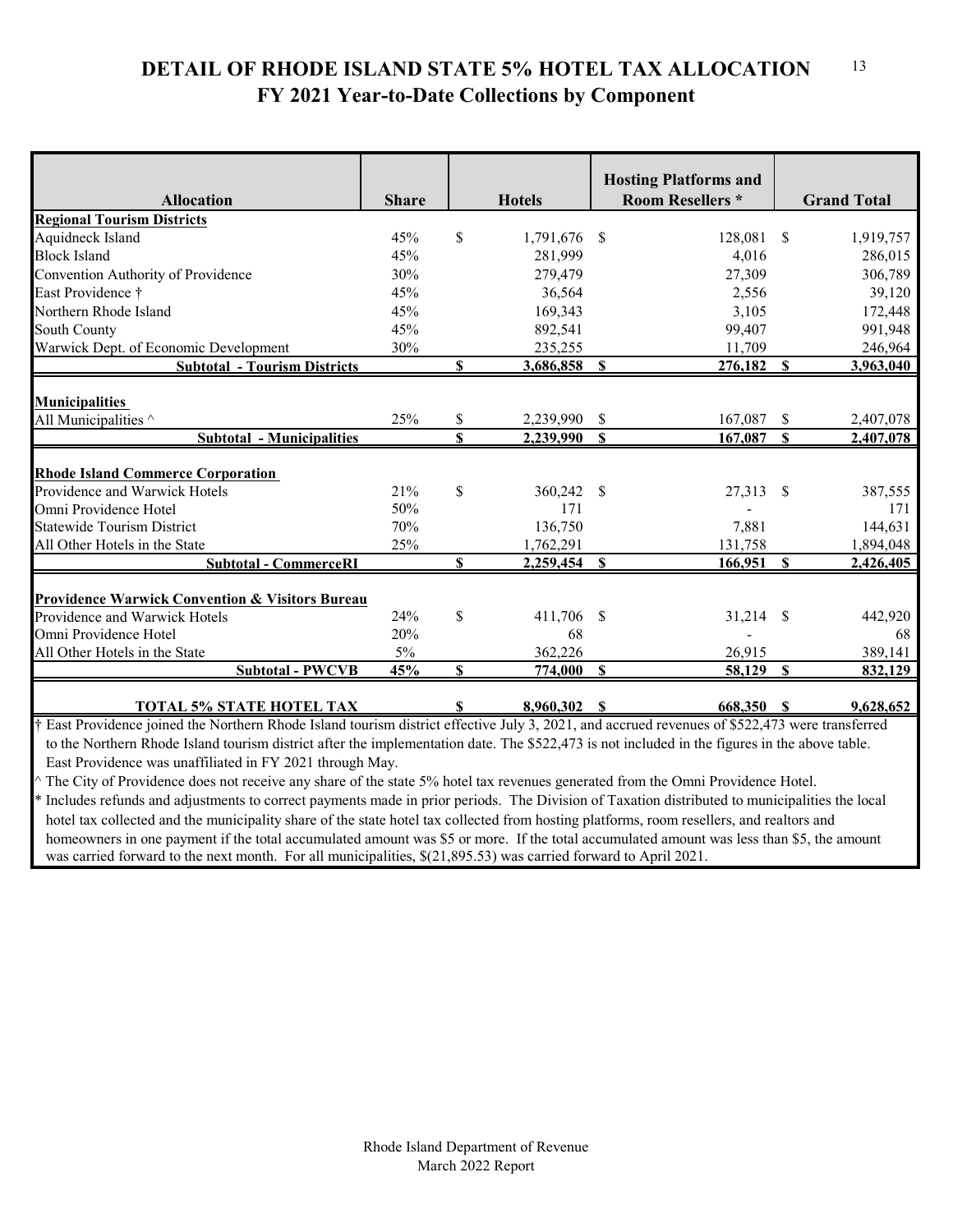#### **RHODE ISLAND STATE 5% HOTEL TAX ALLOCATION TO MUNICIPALITIES Year-over-Year Collections** 14

|                         |                                        |                                        | Percent         |              |
|-------------------------|----------------------------------------|----------------------------------------|-----------------|--------------|
| <b>Municipality</b>     | FY 2022                                | FY 2021                                | Change $\wedge$ | Difference ^ |
| <b>BARRINGTON</b>       | $\mathbf S$<br>675                     | $\mathbf S$<br>1,056                   | $-36.1\%$ \$    | (381)        |
| <b>BRISTOL</b>          | 35,014                                 | 14,742                                 | 137.5%          | 20,272       |
| <b>BURRILLVILLE</b>     | 34                                     | 15                                     | 134.0%          | 19           |
| <b>CENTRAL FALLS</b>    | 50                                     | 14                                     | 247.3%          | 35           |
| <b>CHARLESTOWN</b>      | 9,817                                  | 7,099                                  | 38.3%           | 2,718        |
| <b>COVENTRY</b>         | 43,439                                 | 20,031                                 | 116.9%          | 23,408       |
| <b>CRANSTON</b>         | 12,127                                 | 7,869                                  | 54.1%           | 4,258        |
| <b>CUMBERLAND</b>       | 301                                    | 132                                    | 127.7%          | 169          |
| <b>EAST GREENWICH</b>   | 1,037                                  | 744                                    | 39.3%           | 293          |
| <b>EAST PROVIDENCE</b>  | 26,623                                 | 21,733                                 | 22.5%           | 4,889        |
| <b>EXETER</b>           | 236                                    | 64                                     | 269.3%          | 172          |
| <b>FOSTER</b>           | 149                                    | 1,767                                  | $-91.6%$        | (1,619)      |
| <b>GLOCESTER</b>        | 1,439                                  | 1,014                                  | 41.9%           | 425          |
| <b>HOPKINTON</b>        | 878                                    | 863                                    | 1.7%            | 15           |
| <b>JAMESTOWN</b>        | 12,562                                 | 8,754                                  | 43.5%           | 3,808        |
| <b>JOHNSTON</b>         | 5,082                                  | 4,741                                  | 7.2%            | 342          |
| <b>LINCOLN</b>          | 67,312                                 | 19,745                                 | 240.9%          | 47,567       |
| <b>LITTLE COMPTON</b>   | 8,580                                  | 6,578                                  | 30.4%           | 2,002        |
| <b>MIDDLETOWN</b>       | 521,387                                | 285,134                                | 82.9%           | 236,253      |
| NARRAGANSETT            | 84,884                                 | 64,030                                 | 32.6%           | 20,854       |
| <b>NEWPORT</b>          | 1,394,310                              | 741,199                                | 88.1%           | 653,111      |
| <b>NEW SHOREHAM</b>     | 226,308                                | 158,897                                | 42.4%           | 67,411       |
| <b>NORTH KINGSTOWN</b>  | 44,569                                 | 39,395                                 | 13.1%           | 5,175        |
| <b>NORTH PROVIDENCE</b> | 1,353                                  | 770                                    | 75.8%           | 584          |
| <b>NORTH SMITHFIELD</b> | 1,433                                  | 1,287                                  | 11.4%           | 146          |
| <b>PAWTUCKET</b>        | 35,717                                 | 20,746                                 | 72.2%           | 14,972       |
| <b>PORTSMOUTH</b>       | 11,181                                 | 6,118                                  | 82.7%           | 5,062        |
| <b>PROVIDENCE</b>       | 646,168                                | 255,572                                | 152.8%          | 390,596      |
| <b>RICHMOND</b>         | 18,007                                 | 4,364                                  | 312.7%          | 13,644       |
| <b>SCITUATE</b>         | 2,550                                  | 2,635                                  | $-3.3%$         | (86)         |
| <b>SMITHFIELD</b>       | 75,638                                 | 38,591                                 | 96.0%           | 37,048       |
| <b>SOUTH KINGSTOWN</b>  | 108,797                                | 42,415                                 | 156.5%          | 66,383       |
| TIVERTON                | 4,067                                  | 2,555                                  | 59.1%           | 1,511        |
| <b>WARREN</b>           | 926                                    | 395                                    | 134.5%          | 531          |
| WARWICK                 | 425,885                                | 205,803                                | 106.9%          | 220,082      |
| <b>WESTERLY</b>         | 445,481                                | 339,528                                | 31.2%           | 105,953      |
| WEST GREENWICH          | 47,636                                 | 32,551                                 | 46.3%           | 15,085       |
| <b>WEST WARWICK</b>     | 49,618                                 | 33,872                                 | 46.5%           | 15,746       |
| WOONSOCKET              | 23,158                                 | 14,261                                 | 62.4%           | 8,897        |
| <b>TOTAL</b>            | $\boldsymbol{\mathsf{S}}$<br>4,394,427 | 2,407,077<br>$\boldsymbol{\mathsf{S}}$ | $82.6\%$ \$     | 1,987,349    |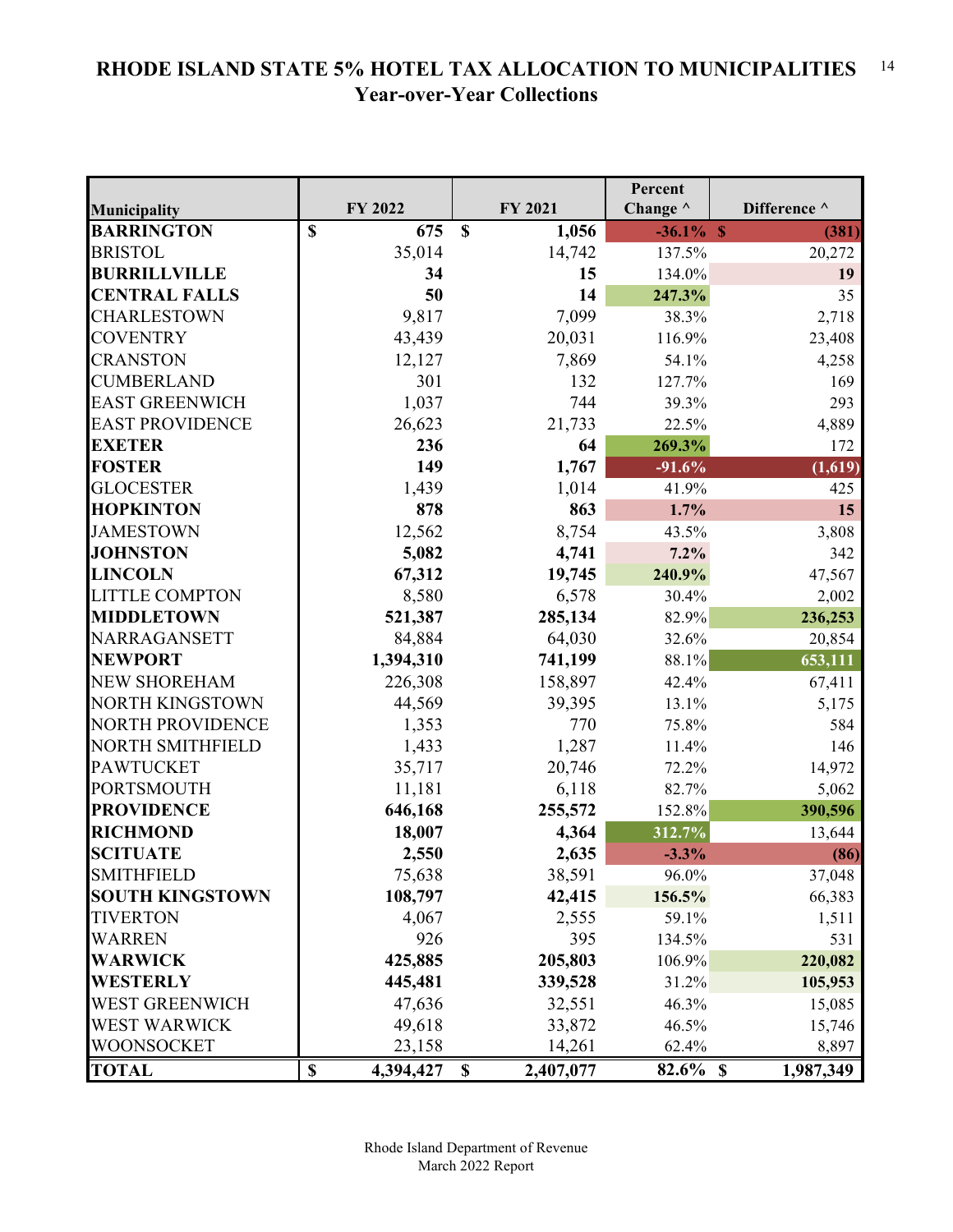#### **RHODE ISLAND STATE 5% HOTEL TAX ALLOCATION TO MUNICIPALITIES FY 2022 Year-to-Date Collections by Component** 15

|                         |                                      | <b>Hosting Platforms and</b>         |                          |
|-------------------------|--------------------------------------|--------------------------------------|--------------------------|
| Municipality            | <b>Hotels</b>                        | <b>Room Resellers *</b>              | <b>Grand Total</b>       |
| <b>BARRINGTON</b>       | $\overline{\mathbb{S}}$              | $\overline{\mathcal{S}}$<br>675      | $\mathbb{S}$<br>675      |
| <b>BRISTOL</b>          | 31,039                               | 3,975                                | 35,014                   |
| <b>BURRILLVILLE</b>     |                                      | 34                                   | 34                       |
| <b>CENTRAL FALLS</b>    |                                      | 50                                   | 50                       |
| <b>CHARLESTOWN</b>      | 5,294                                | 4,523                                | 9,817                    |
| <b>COVENTRY</b>         | 42,905                               | 533                                  | 43,439                   |
| <b>CRANSTON</b>         | 9,733                                | 2,393                                | 12,127                   |
| <b>CUMBERLAND</b>       |                                      | 301                                  | 301                      |
| <b>EAST GREENWICH</b>   | 193                                  | 844                                  | 1,037                    |
| <b>EAST PROVIDENCE</b>  | 25,148                               | 1,475                                | 26,623                   |
| <b>EXETER</b>           |                                      | 236                                  | 236                      |
| <b>FOSTER</b>           | 146                                  | 3                                    | 149                      |
| <b>GLOCESTER</b>        | 1,386                                | 53                                   | 1,439                    |
| <b>HOPKINTON</b>        | 305                                  | 573                                  | 878                      |
| <b>JAMESTOWN</b>        | 1,770                                | 10,791                               | 12,562                   |
| <b>JOHNSTON</b>         | 5,029                                | 54                                   | 5,082                    |
| <b>LINCOLN</b>          | 67,083                               | 229                                  | 67,312                   |
| <b>LITTLE COMPTON</b>   | 6,232                                | 2,348                                | 8,580                    |
| <b>MIDDLETOWN</b>       | 487,627                              | 33,760                               | 521,387                  |
| NARRAGANSETT            | 63,888                               | 20,996                               | 84,884                   |
| <b>NEWPORT</b>          | 1,347,189                            | 47,121                               | 1,394,310                |
| <b>NEW SHOREHAM</b>     | 222,771                              | 3,537                                | 226,308                  |
| <b>NORTH KINGSTOWN</b>  | 29,291                               | 15,279                               | 44,569                   |
| <b>NORTH PROVIDENCE</b> |                                      | 1,353                                | 1,353                    |
| <b>NORTH SMITHFIELD</b> | 1,334                                | 100                                  | 1,433                    |
| <b>PAWTUCKET</b>        | 33,939                               | 1,778                                | 35,717                   |
| <b>PORTSMOUTH</b>       | 5,146                                | 6,035                                | 11,181                   |
| <b>PROVIDENCE</b>       | 606,193                              | 39,975                               | 646,168                  |
| <b>RICHMOND</b>         | 13,336                               | 4,671                                | 18,007                   |
| <b>SCITUATE</b>         | 2,520                                | 29                                   | 2,550                    |
| <b>SMITHFIELD</b>       | 74,946                               | 693                                  | 75,638                   |
| SOUTH KINGSTOWN         | 98,385                               | 10,412                               | 108,797                  |
| <b>TIVERTON</b>         |                                      | 4,067                                | 4,067                    |
| <b>WARREN</b>           |                                      | 926                                  | 926                      |
| <b>WARWICK</b>          | 412,547                              | 13,338                               | 425,885                  |
| <b>WESTERLY</b>         | 430,823                              | 14,658                               | 445,481                  |
| <b>WEST GREENWICH</b>   | 47,391                               | 245                                  | 47,636                   |
| <b>WEST WARWICK</b>     | 48,897                               | 721                                  | 49,618                   |
| <b>WOONSOCKET</b>       | 22,466                               | 692                                  | 23,158                   |
| <b>TOTAL</b>            | $\overline{\mathbf{s}}$<br>4,144,951 | $\boldsymbol{\mathsf{S}}$<br>249,476 | $\mathbf S$<br>4,394,427 |

\* Includes refunds and adjustments to correct payments made in prior periods. The Division of Taxation distributed to municipalities the local hotel tax collected and the municipality share of the state hotel tax collected from hosting platforms, room resellers, and realtors and homeowners in one payment if the total accumulated amount was \$5 or more. If the total accumulated amount was less than \$5, the amount was carried forward to the next month. No amount was carried forward to April 2022.